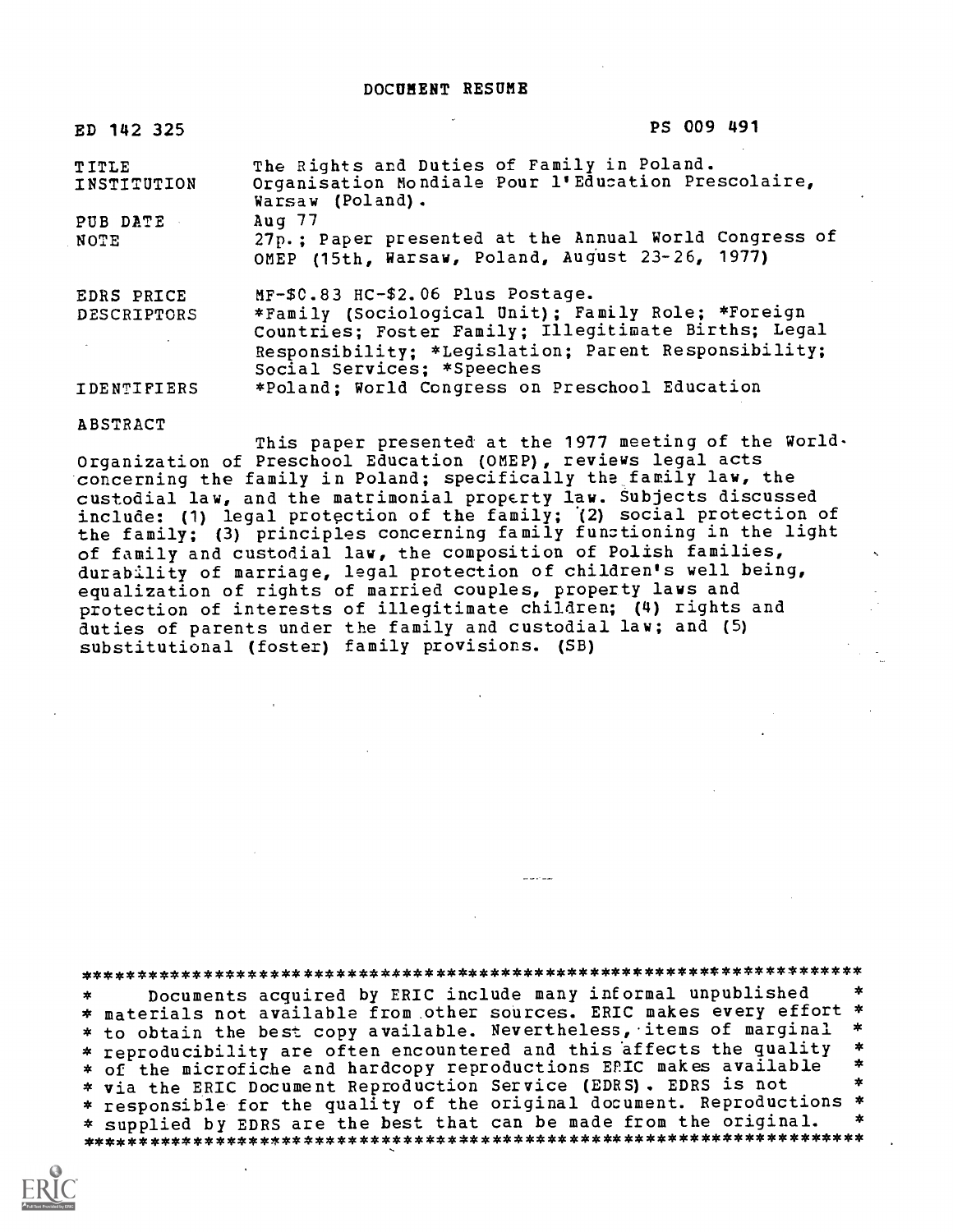

POLSKI KOMITET SWIATOWEJ ORGANIZACJI WYCHOWANIA PRZEDSZKOLNEGO

### ORGANISATION MONDIALE POUR I' EDUCATION PRESCOLAIRE

 $\mathbf{r}$ 

OMEP

Towarzystwa Przyjaclól Dzieci Zarzqd Gl6wny

------------------------------------XV SWIATOWY KONGRES OMEP Warszawa 23-26 VIII.1977 r.

## U S DEPARTMENT OF HEALTH.<br>EDUCATION & WELFARE<br>NATIONAL INSTITUTE OF EDUCATION

THIS OOCUMENT HAS BEEN REPRO-<br>DUCED EXACTLY AS RECEIVED FROM<br>THE PERSON OR ORGANIZATION ORIGIN.<br>ATING IT POINTS OF VIEW OR OPINIONS<br>SENTOFFICIAL NATIONAL INSTITUTE OF<br>SENTOFFICIAL NATIONAL INSTITUTE OF<br>EOUCATION POSITION O

MINISTRY OF EDUCATION

 $\ddot{\phantom{0}}$ 



THE RIGHST AND DUTIES OF FAMILY IN POLAND

Warszawa 1977

 $\mathbf{z}$ 

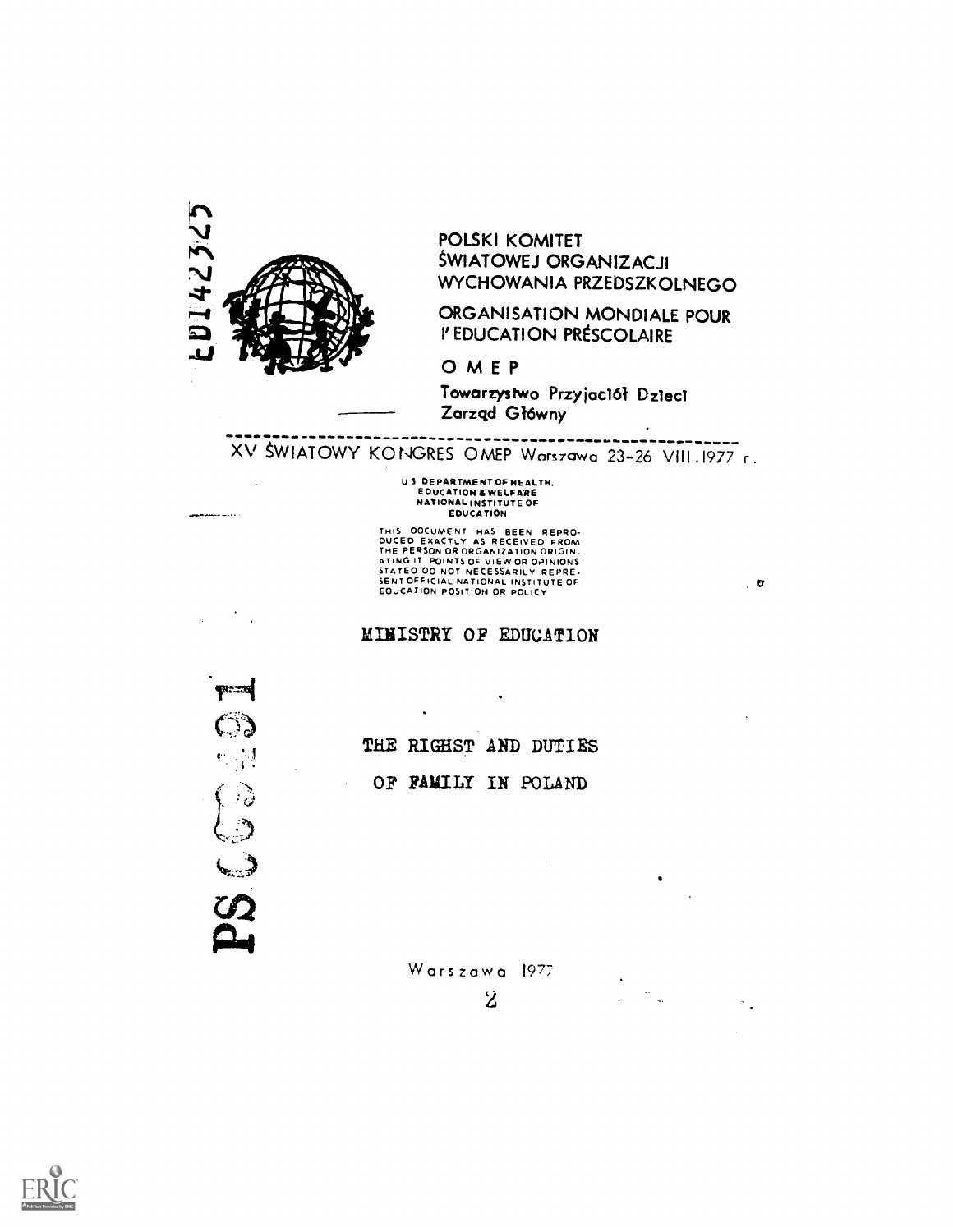# MINISTRY OF EDUCATION

 $\sim$ 

# THE RIGHTS AND DUTIES

 $\mathcal{L}$ 

## OF PAMILy.IN POLAND  $\sim 10^{11}$

 $\sim 10^4$ 

 $\tilde{\mathcal{A}}$ 

Warsaw <sup>1977</sup>

 $\overline{\mathbf{3}}$ 

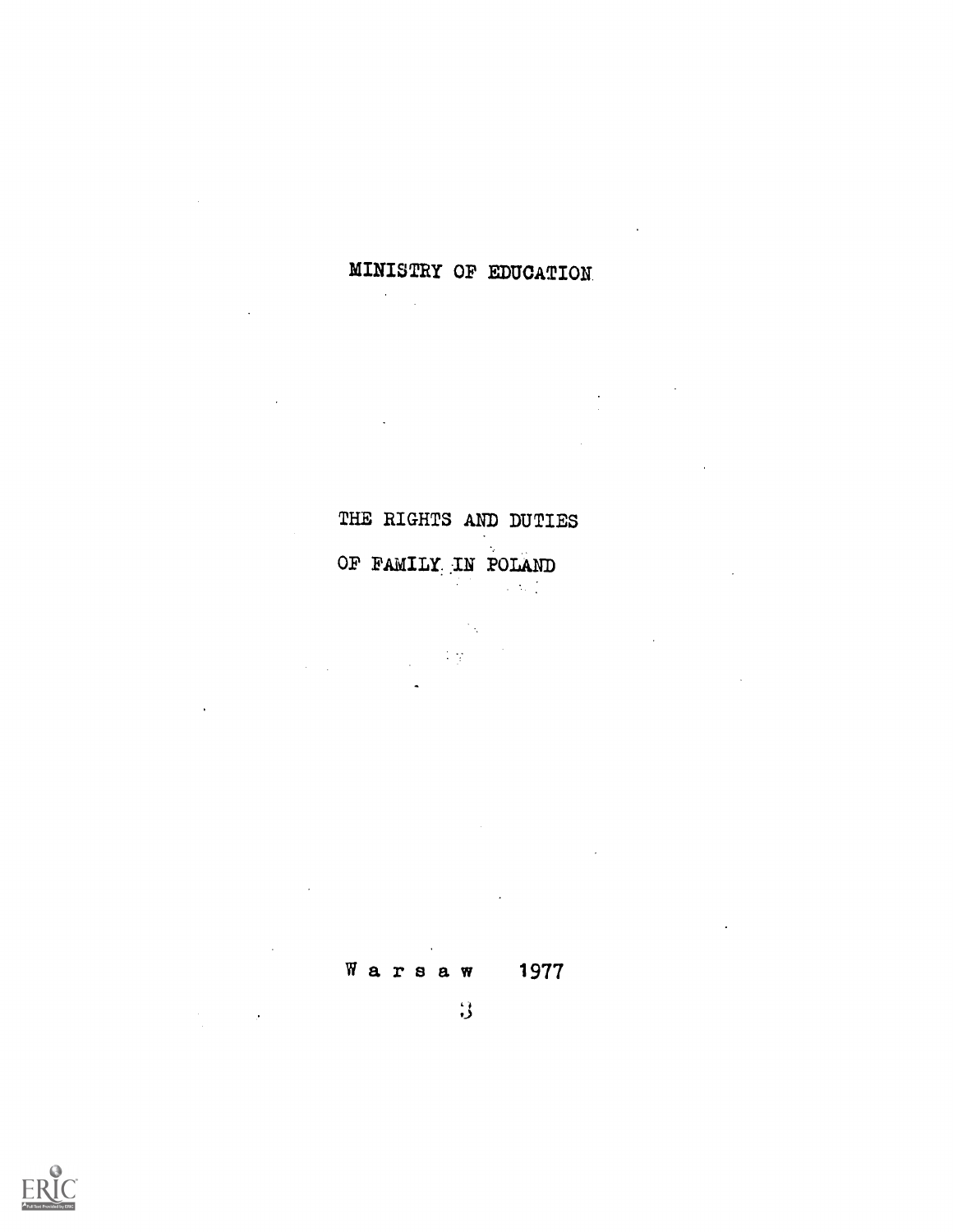#### THE RIGHTS AND DUTIES OF FAMILY IN POLAND

1: Introductory Remark's

Tha family, being the essential social unit, fulfils multiple functioss. Mt is in the family that the individual satisfies best his emotional needs, finding isupport in it as well as the conditions favourable for the full development of his personality. The family plays the basic role in the field of socio-educational tasks concerning the young generation and it shapes the first system of child's moral ideas. Thus, the family is a factor indispensable for maintenance of both biological and cultural continuity of the society and nation.

It is especially in the socialist system that the family is conceived as a link indispensable for the so cial development. This finds its expression not only in the theoretical principles of the socio-political system' but, as well, in the specific constitutional and legislative decisions in the socialist states.

In Boland, the importance ascribed to marriage and .family has found, Among the'others, its expression in the fact that shortly after country's liberation from the Nasi occupation, the legal acts making the basis of the new

4

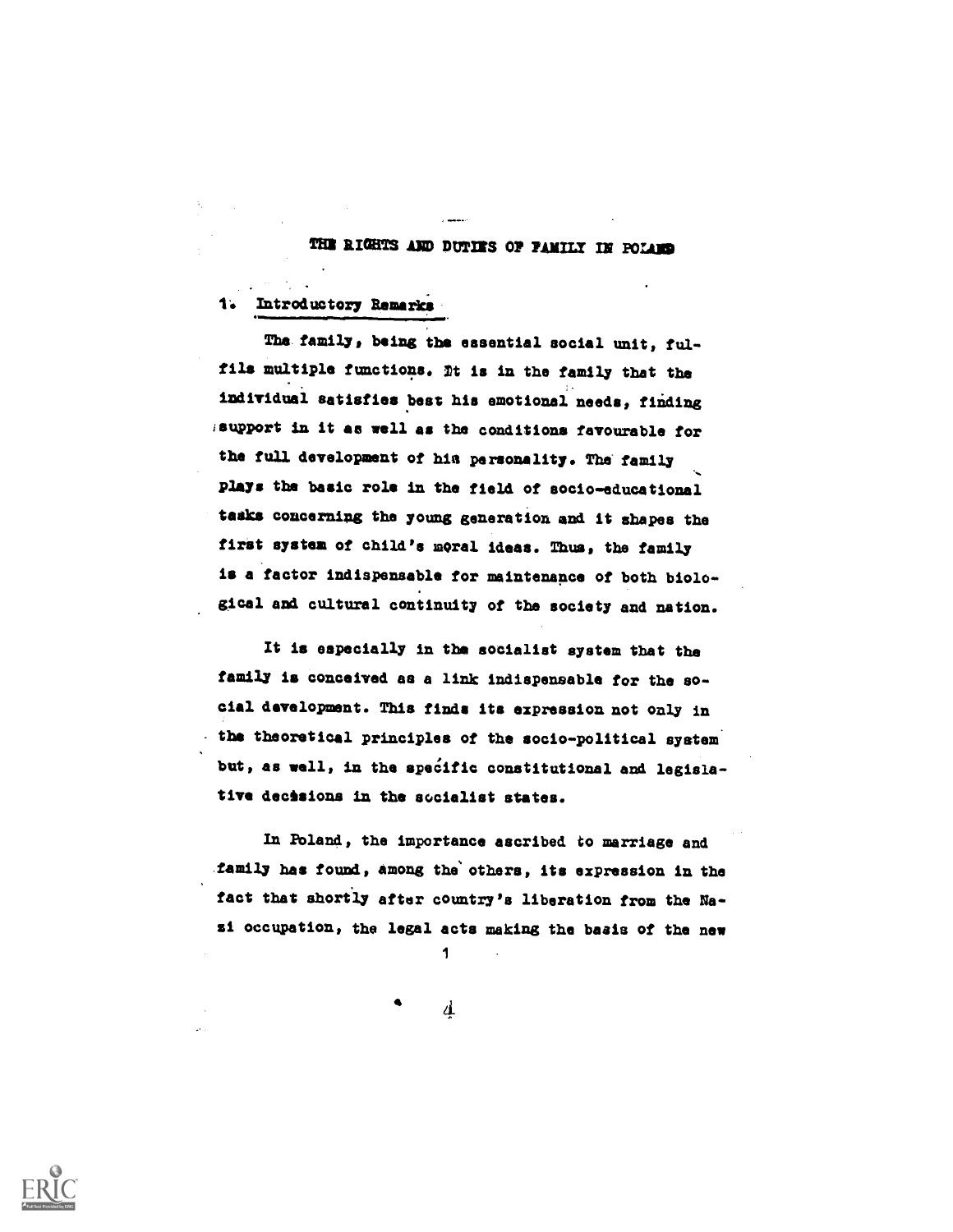popular-democratic system comprised the new matrimonial law, set up in September of 1945.

The successive legal acts, concerning the family, were the following: the family law /22nd January, 1946/, the custodial law /14th May, 1946/ and the matrimonial property law /the 29th of May,  $1956/$ .

The decrees promulgated in 1945-1946, being the result of the family law unification, have brought the progressive changes concerning the family which they have been obligatory till now. They consisted in: laicization of the matrimonial institution and separating it from the religious dogma, abandoning of the supremacy of man over woman both in matrimonial relations of husband and wife and in those of parents and children, replacement of paternal authority by parental one executed in the interest of children and society, equalization of non- -matrimonial children and in the trend towards protection of family and its durability. It is on such principles that the shape of the new socialist family law  $\label{eq:2} \frac{1}{2}\sum_{i=1}^n\left(\frac{1}{\sigma_i}\sum_{i=1}^n\sum_{j=1}^n\sum_{j=1}^n\sum_{j=1}^n\sum_{j=1}^n\sum_{j=1}^n\sum_{j=1}^n\sum_{j=1}^n\sum_{j=1}^n\sum_{j=1}^n\sum_{j=1}^n\sum_{j=1}^n\sum_{j=1}^n\sum_{j=1}^n\sum_{j=1}^n\sum_{j=1}^n\sum_{j=1}^n\sum_{j=1}^n\sum_{j=1}^n\sum_{j=1}^n\sum_{j=1}^$ has been set up.

The above-mentioned legal acts were replaced in 1950 by the uniform family code, then by the legal solutions of family law in 1964 and its novelization in

 $\Omega$ 

a

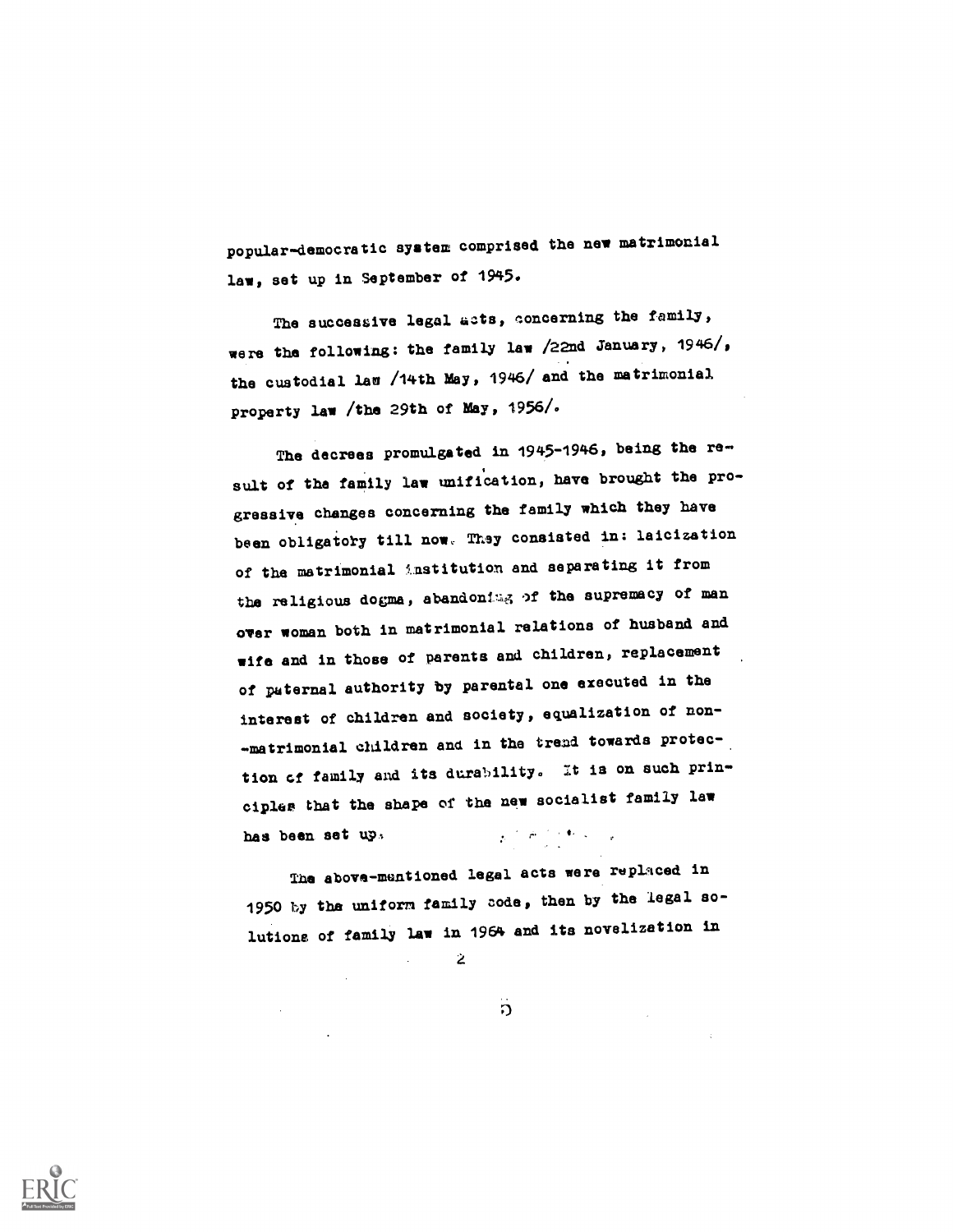## 2. Lagal Protection of Family

1975.

ln.Poland.legal protection of family results from the decisions of the Constitution of the Polish People's Republic, which strasaes the position of the family in the society and, in particular, from its art. No  $79<sub>9</sub>$ bill No 1, stating that: "matrimony, maternity and fami-1.7 are subject to protection and care of the Polish People's Republic, the multi-issue families are granted special state care".

This constitutional principle has been developed in various sections of the Polish legislation. The fa-.mily Law is of basic importance for family protection, normalizing all the essential institutions connected with family functioning, such as matrimony, relations between parents and children, adoption, protection and tutelage. The decisions of civil law have, as well, their impact on the family situation normalizing, for instance, the problems concerning heritage, legal capacity, interdiction and the like. The civil legislation law comprises many decisions which facilitate the procedure of the execution of claims resulting from family relations, in particular as concerns alimony claims

3

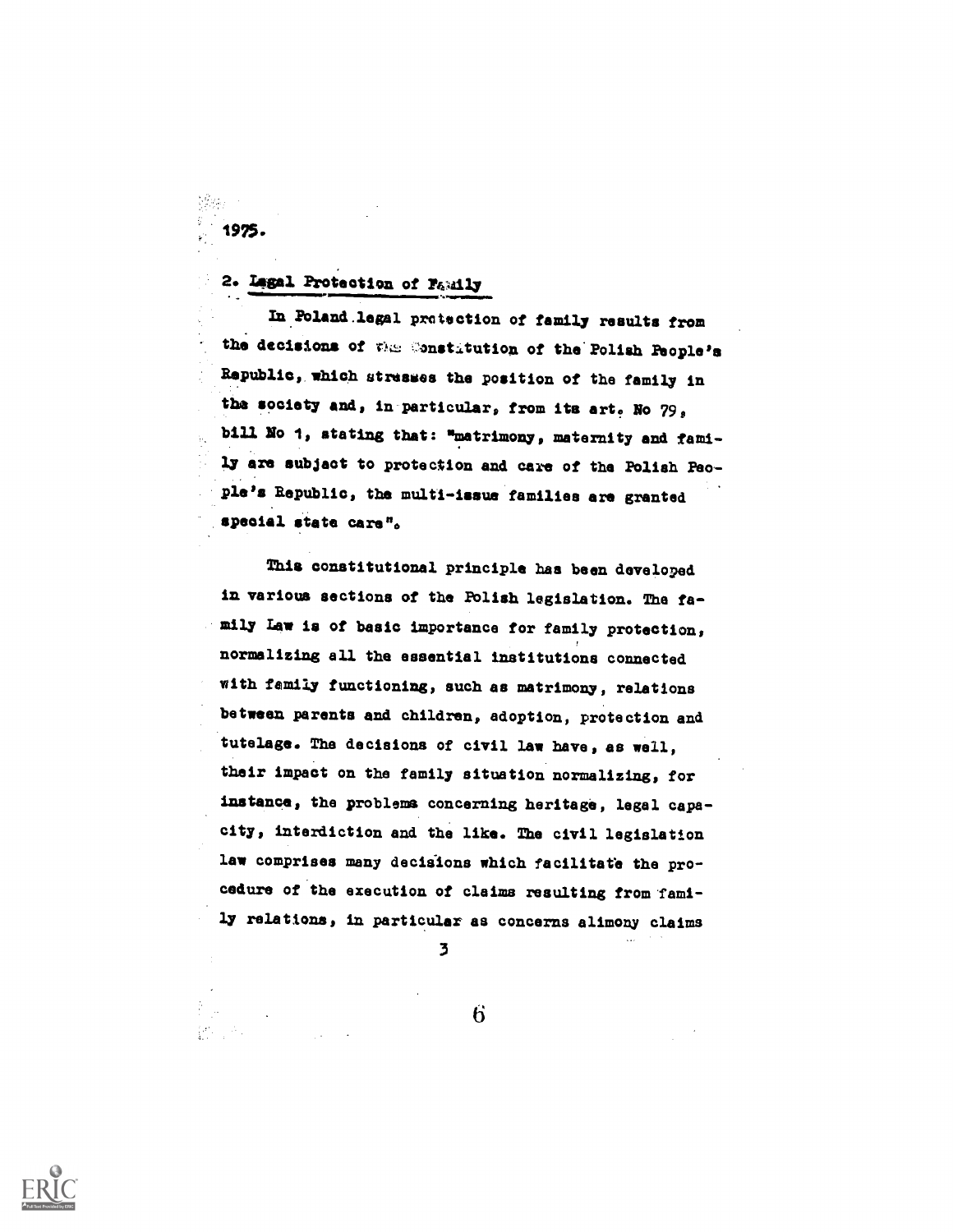and all the others congected with care for the child. The legal protection of family is, to a great extent, connected with the labour legislation, especially with the chapters dealing with maternity protection and the rights df working women. The role played by the social legislation is of extreme importance as it normalizes the material benefit of the family such as family  $pen \rightarrow$ sions, family grants and other forms of state assiatance to children and families. Certain decisions concerning the family can be-found in financial legislation /for instance, tax reduutions for multi-dhildren iamilies/ and in administration legislation /for instance, family assistance when the only family supporter has been summoned to military duty/.

The penal law, as well, deals with the protection of family interests, regulating the problem of penal responsibility for offenses against the family, Protectors and youth. This is a complicated problem, because the regulations of penal law should preserve a proper proportion between the social interests and the sphere of personal rights of the citizen, to which his priva'. te family life belongs. The penal-legal means concerning both strengthening and protection of family are conceived as the extremities, they fulfil, however,

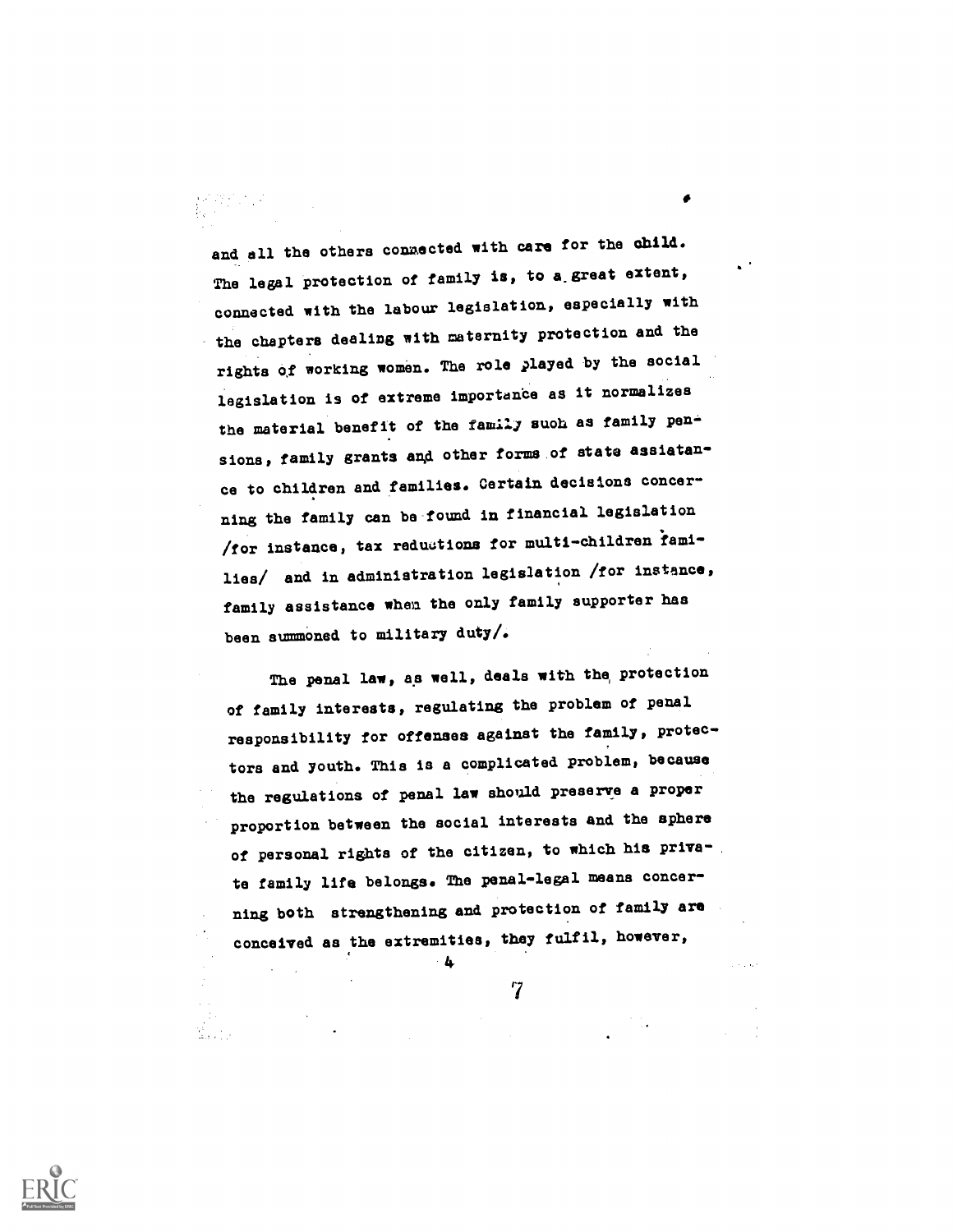an indispeasable role in the process of protecting the family against the redoutable acts hitting at its good.

The above-given condensed review of problems shows that the family protection by the Polish law is of a multi-level Character&

### 3. SOcial Protection of Family,

In Poland a broadly conceived social care as well as various forms of State material assistance to family can be found in addition to legal protection.

Tha Polish social policy is characterized, first of all, by intensification of actiona aiming at assuring to family the conditions favourising its development and strengthenning its- protective and educational functions. Important decisions have been made in Poland in recent years, including, among the others, special protection of women's work, prolongation of maternity leaves, increasing of family allowances with the preference of multi-children families, setting up of alimony fund, facilitating of life start to young marriagee due, among the others, to the help in a quicker allocation and arrangement of their own flat.

The following factors play an important role in 5

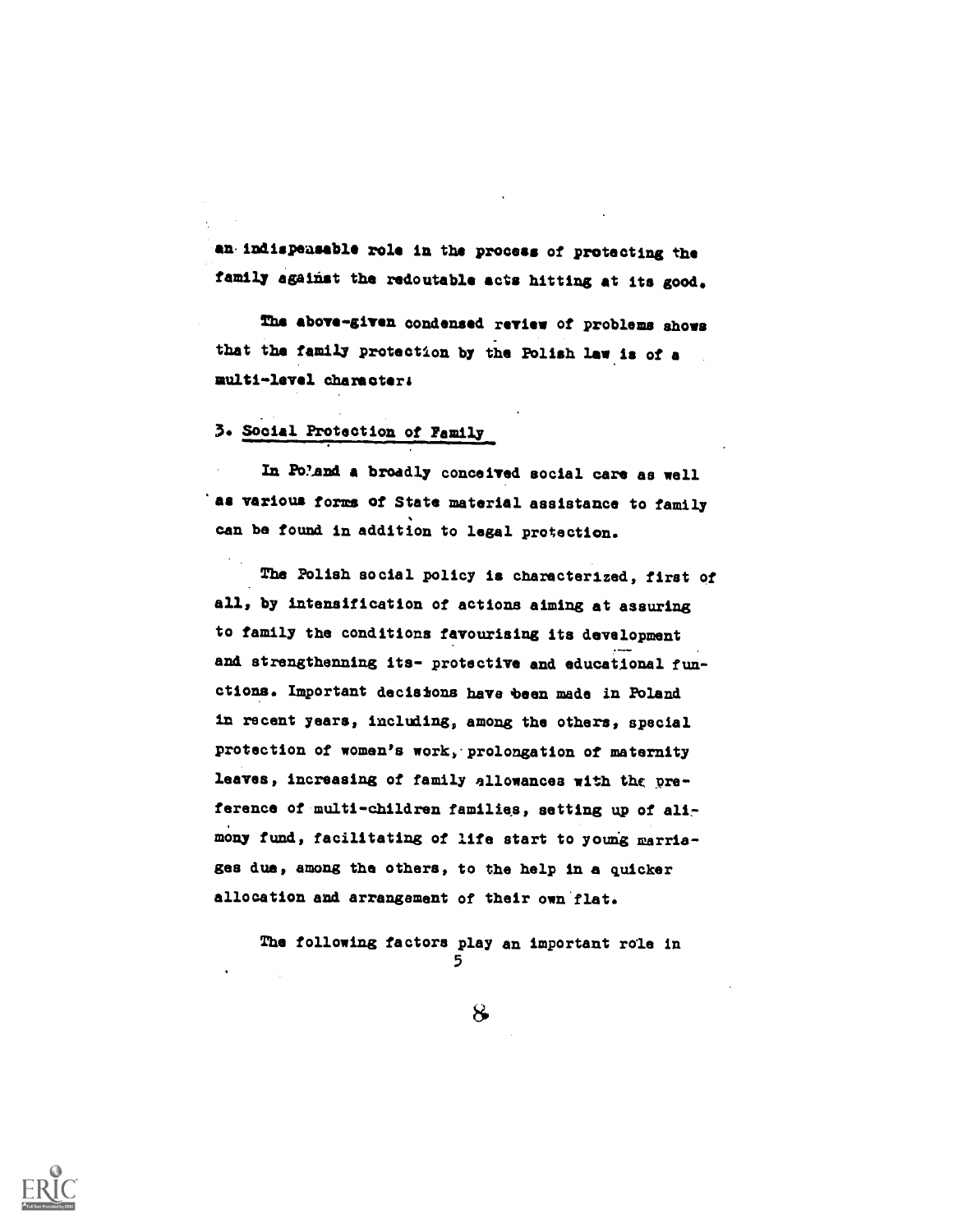protection of maternity and of the family:

- obligation of giving a more suitable and easier work to the pregnant woman even in the initial stage of pregnancy, including the guarantee of the maintenance of the wages-level,
- introduction of breaks in women's work because of maternity owing to atatutory maternity leaves- up to 16-18 weeks,
- possibility of a 3-year unpaid leave for the woman bringing up a small child /115 thousand women took such a leave in 1973/.

The right to parental leave from work in order to take care of tha sick child as well as the right to the full pay for two.free days annually for mothers of children up to 14 years belong, as well, to the allowances facilitating the families to play their protective-educational function.

The allowances of subject character comprise family benefits. The Polish system of family benefits, introduced in 1947 aimed, in conformity with its etiology, at a partial recompense of expenditure born by the families for maintenance of children. These benefits were differentiatied, for a relatively long period of time, depending on'the number of Children La

 $.9$ 

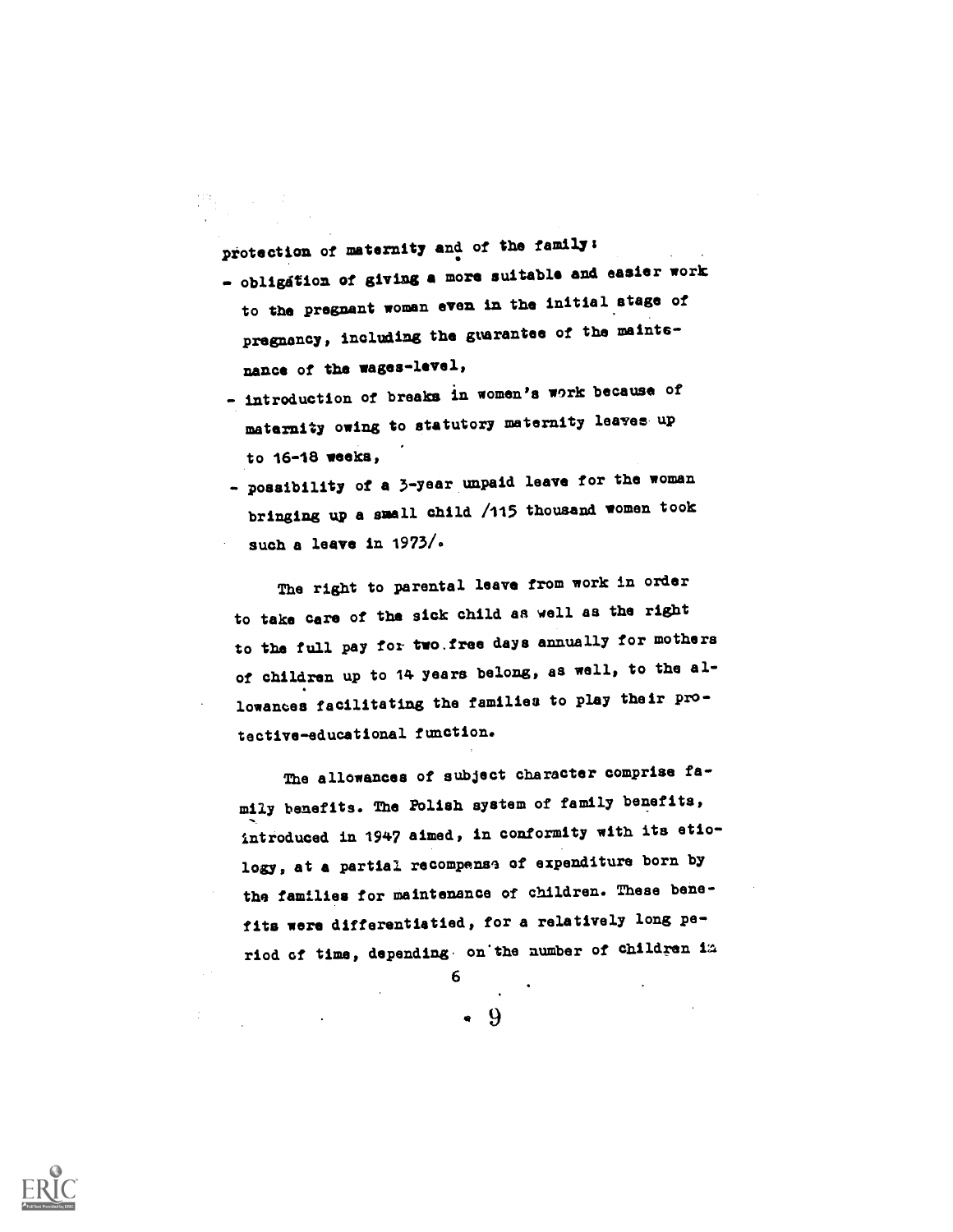the family. They were granted to all the authorised families independently of the level of yell-being, gnd amounted to tha same sum.

The evolution has aimed at a consolidation of the principle of direct, linking the level of grants with the level family's well-being estimated in terms of income per head. These measures have resulted in a diminution of the disparities in the well-baing of working families due to the number of yhildren.

Mbre over, what sums to be worth of attention is the State help to the families bringing up handicapped dhildren. Assistance of the State takes the form of financial allowances to family benefits granted to dhildren. Tha organisation of help to families of such childran is not only restricted to financial assistance, as  $\Diamond$  involves the whole set of medical and educational measures aiming at re-validation of the cripple child and preparing him to life and work within the society. As concerns health protection, free medical care granted in Poland to all the children is of essential importance.

Particular attention is focussed in Poland on the means and possibilities of meeting social needs

 $\mathbf{D}$ 

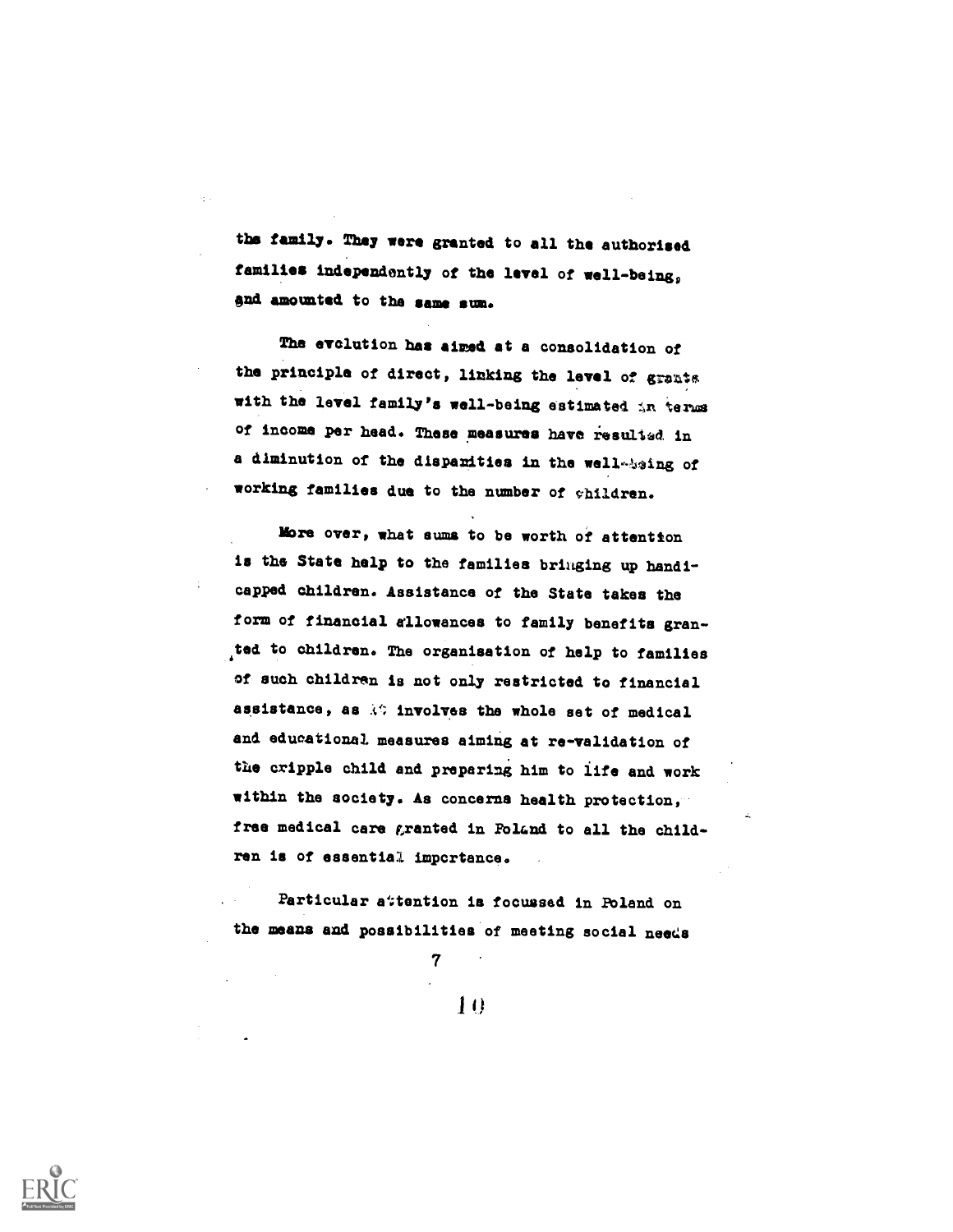'needs of illegitimate children and the chtldren from incomplete families. This susceptible social problem has been solved in Poland within the framework of one on the basic institutiona or family law, namely the . alimony duty. In 1974,  $4 \times 10^{-4}$  and promulgated on alimony fund. On its basis the State has taken over the obligation of paying a part of alimony decided by the Court in the case when its execution is faced with serious obstacles and the person authorised to alimony is in difficult material conditions. This bill is the further expression of the State policy aiming at protection of family interests with special emphasis given to the interets of small children.

An important form of family assistance is the care for the smill child. The dynamic quantitative increse of places in crèches set up for children aged up to three and in kindergartens for children aged 3-7, is an evidence in this respect.

In addition to general crêchee and kindergartens, big productive enterprises dispose of their own ones, destinated mainly for the children of their workers. The working time of these institutions is adapted to the family's needs.

 $11$ 

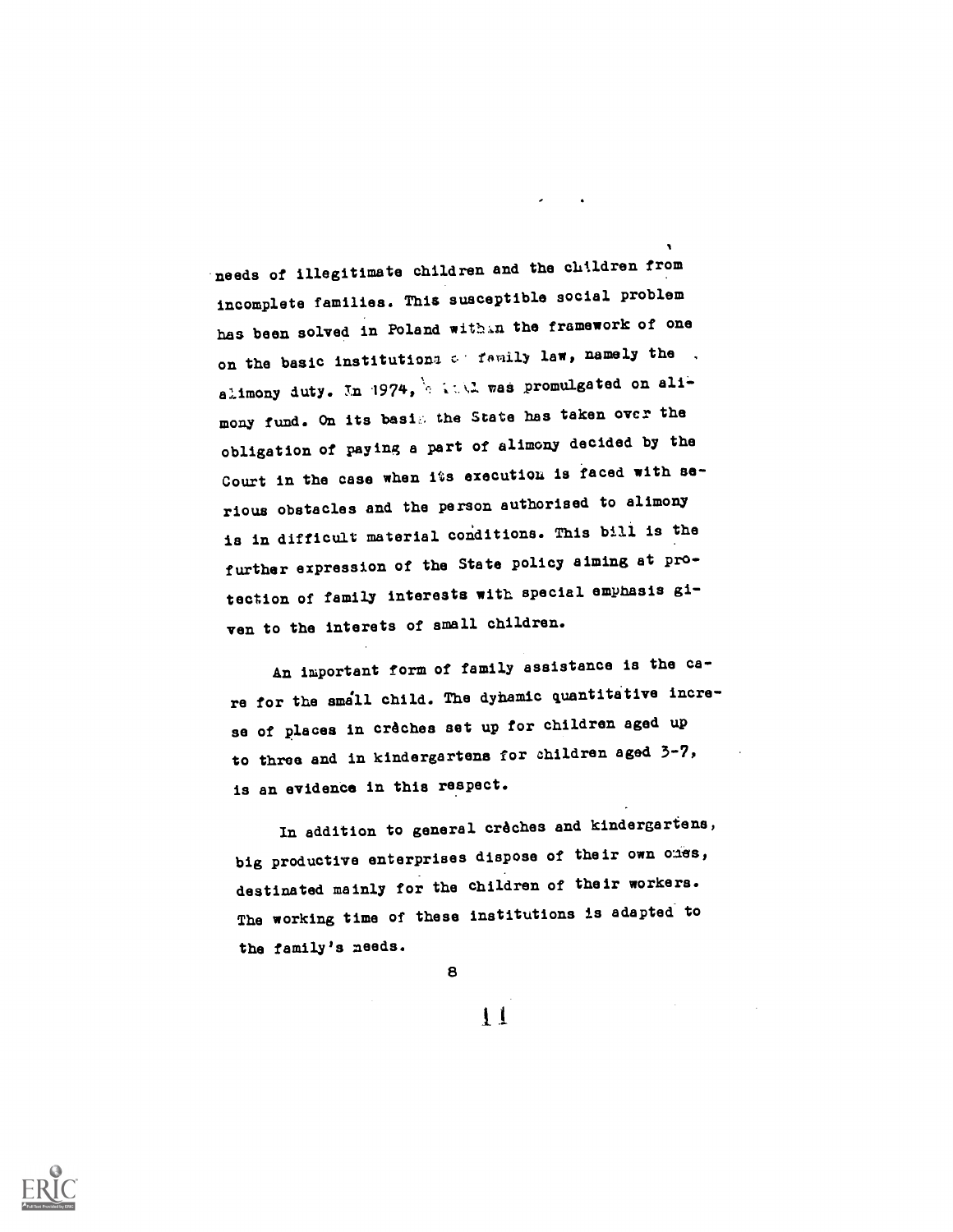Various forms of organised rest are granted to older dhildren in POland in the period of both summer and winter holidays. The numbers of children participating in summer and winter camps, health camps and sanatoria stays increase annually.

The above-mentioned benefits are not complete. We have only presented the most essential aspects whiCh were subject of important solutions in recent years.

A3ainst the background of measures taken up by the State in the social field, both carried out or in project for the nearest future, the legal family protection, envisaged by the provisions of both family and penal law is becoming more important. On the one hand, a number of legal regulations, concerning the family strengthening will become more realistic because of the support of the new social policy. On the other band, it is just this social policy that will so metimes require a new approaCh to the obligatory legal solutions, either as concerms their proper formulation and application or, even, in regard to certain,legislative changes.

12

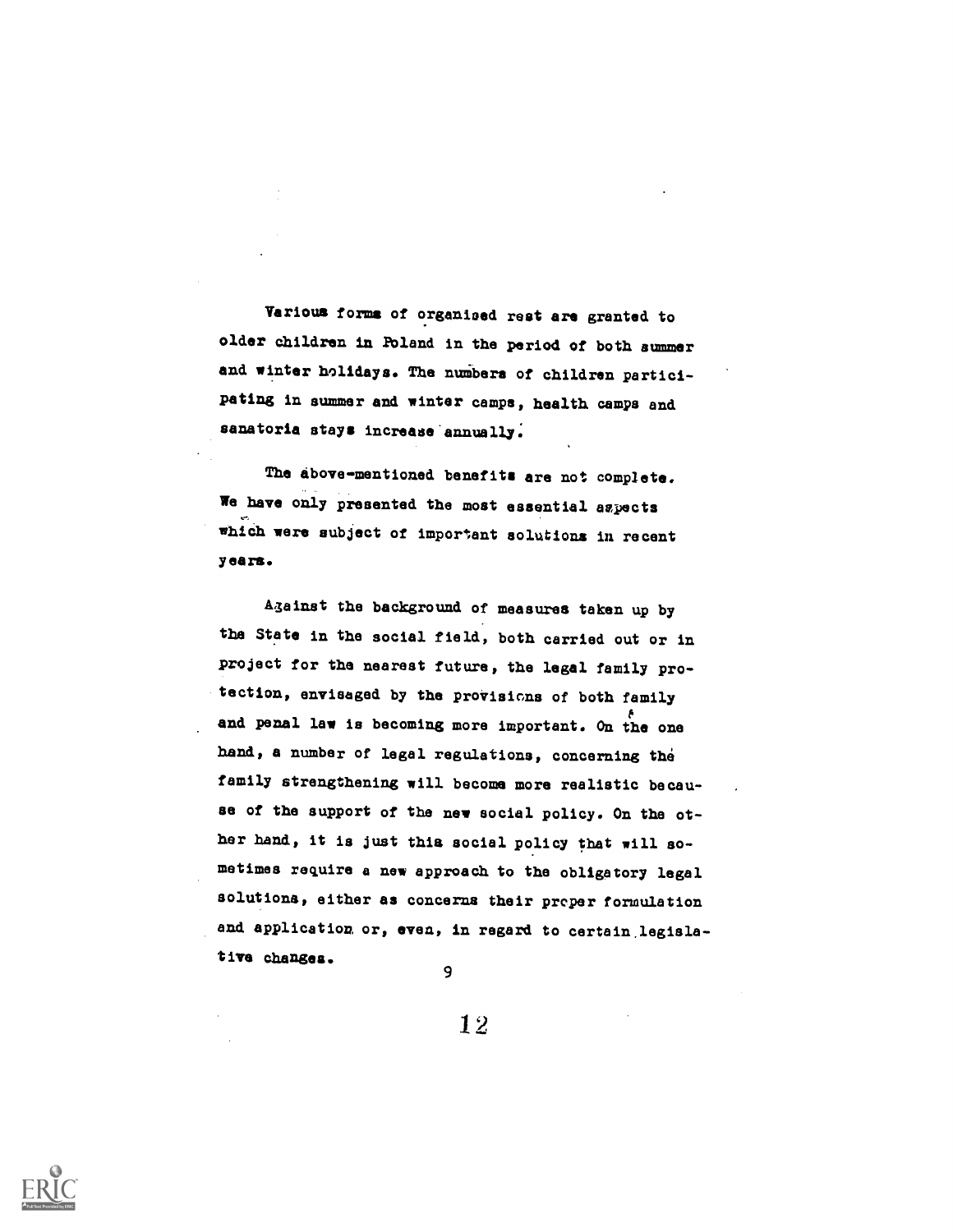# 4. Principles Concerning Pamily Functioning in the Light of Family and Custodian Law

4.1. Family and Its Composition

Following the POlish regulations of family law taken as a whole, parents and children constitute the family in terms of its provisions, thus the code conceives 'the family in its narrower meaning. The monogamic marriage is the source of the setting up of family. The family is composed, first of all, of small children and of those who have come of age-unless they have become independent.

In order to assure the full legal protection of tba interests of every family member and of the family taken as a whole, the Polish legislation has introduced a principle according to which everyone can prosecute one's-civil state. No exceptions are provided to this principle. The broad scope of this principle is-expressed by the fact that the right of prosecuting the parental relation, maternity relation and positive establishment of paternity in principle is not subject to tine limitations.

The particular way of establishing the family 10

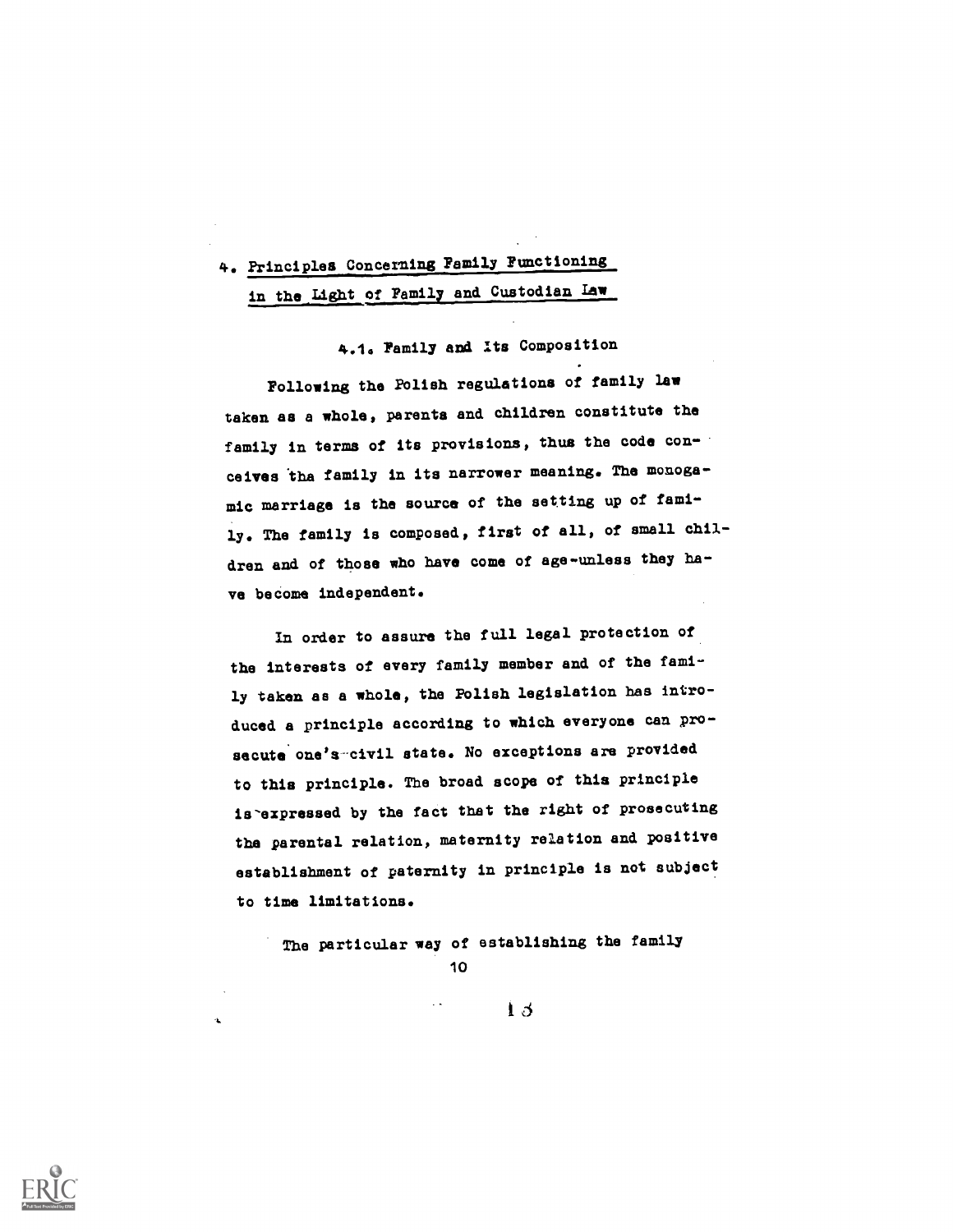composition consists in adoption, because in terms of the Polish law it results in establishing legal-family 'relation, strictly parallel of natural parental relation. The institution of adoption serves the essential goal of assuring the proper development at conditions within the family to the child deprived of natural milieu.

The family is conceived as the basic social unit. - Thus the family is a community in both sociological and economic terms. Though the family is not a legal person, it is treated as a mity by the Polish legislation. This finds its expression in the provisions using such notions as "the good of the family", "the needs of the family" or "the common family household". More over, the family is conceived as a whole as concerne satisfaction of its needs and provision of means indispensable for it.

The principle of the community of family is in concordance with the principle of co-action of the whole family, thus not only of parents but of children, as well. It is expressed by.the duty of )arents and children to support themselves mutually, thus, the duty of parents is to take care of family interests and 11

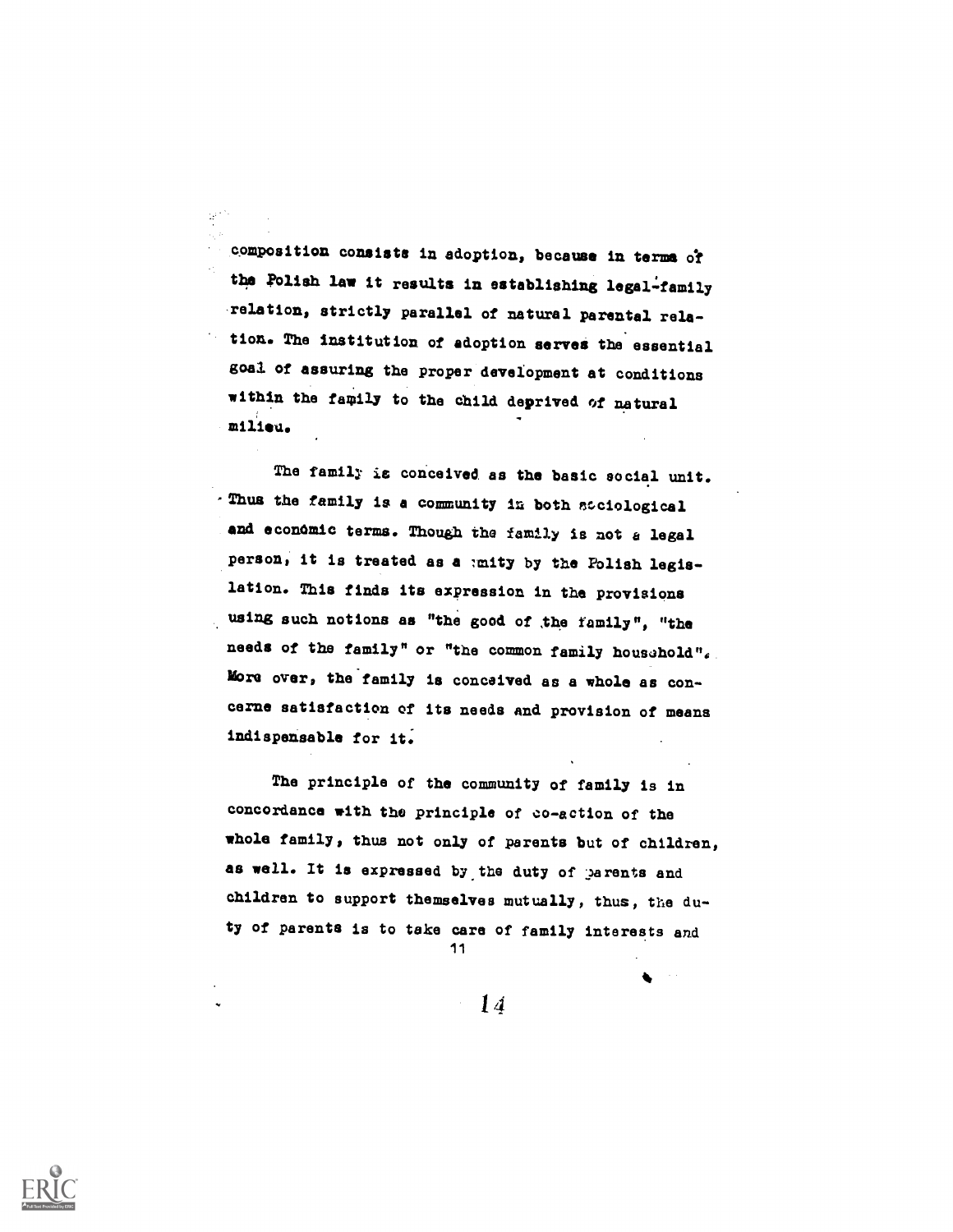that of children is to help the parents and contribute to the cost of family maintenance - if they only dispose of their own income.

4.2. Durability of Marriage and Family In Poland, the principle of durability of marriage serves the consolidation of family. However, it is not identified with the formal indissolubility of marriage tie, that has its source in the religious dogma. Conceiving the break of family links as negative, the State conceives, as well, the social harm of dead marriage tie. It rejects for this reason, the principle of indissolubility of marriage tie and adopts the attitude that matrimonial durability should be achieved through social consciousness of the married couple and the serious and responsable attitude towards the family duties resulting from it.  $\mathcal{N}_{\mathcal{F}}$ 

Thus, the divorce is the necessary evil, introduced in the name of the social interest in order to eliminate another social evil which consists in the maintainance of formal marriage tie whwn the marriage community does not exist anymore, when the marriage is not existing in fact and when there are no chances for its further functioning.



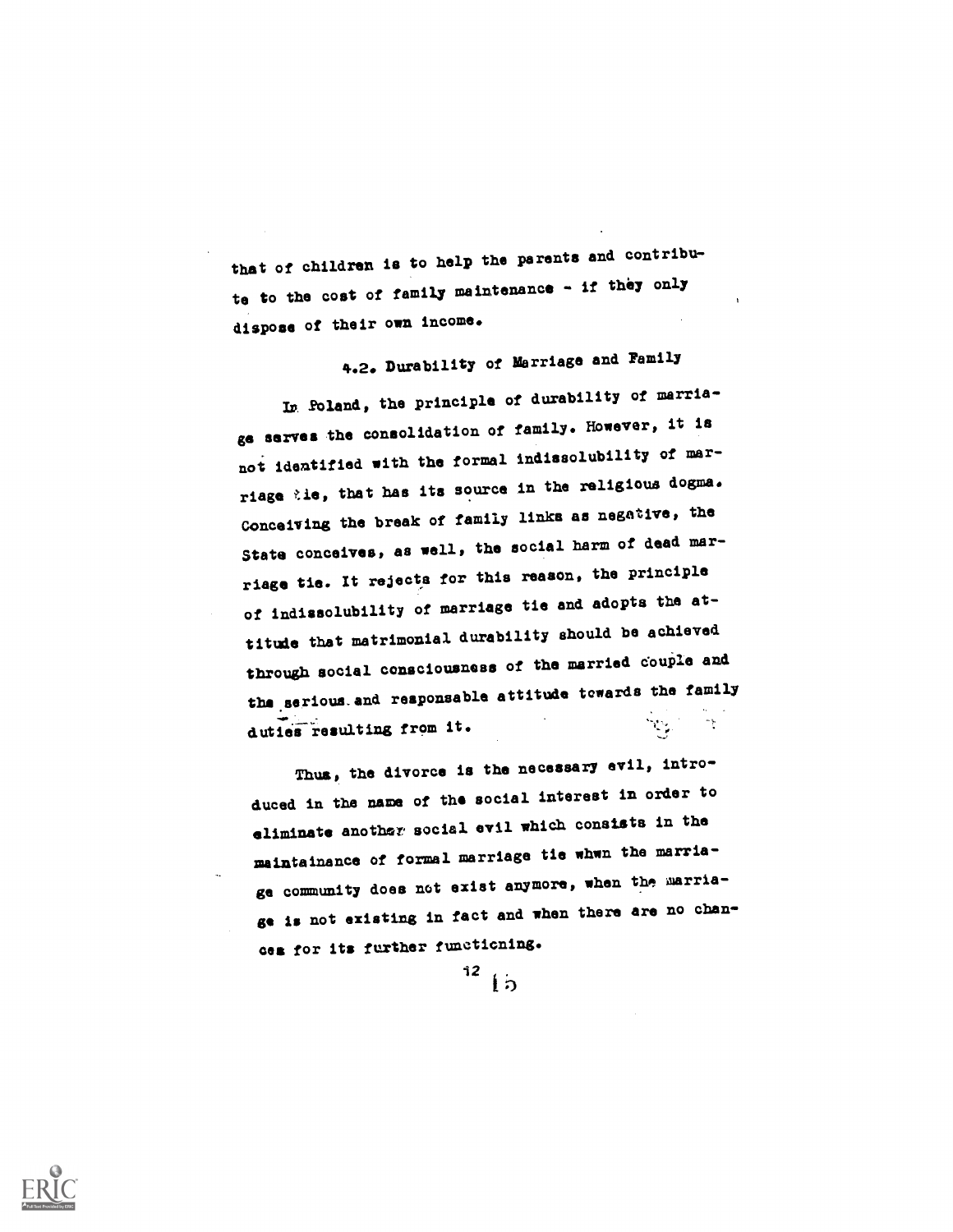#### 4.3. Child's well-being - Social Interest

The principle of child's well-being is the paramount principle to which the family, taken as a whole, is subject. The child's well-being decides, first of all, how, in concreto, the parents should fulfil their duties concerning the family. The Polish family law is imbued with care for the child. The interpretation of the Supreme Court has equalized the child's well- -being with the social interest.

The child's . well -being is at stake, first of all, in the sphere of relations between parents and children. The child's well-being properly conceived as well se the social interest are the main premises of granting -the parental authority to one of the parties in the case of divorce. Deciding to whom from the divorced couple the parental authority should be granted the court has exclusively in view the child's well-being and tha social interest. It analyses who from the divorced couple gives a better guarantee oi taking both Physical and apiritual child's evolution, taking into consideration the personal parents' velours.

The principle of the Polish family law, consisting in endeavours to realize the good of the small child in every divorce case, does not fully eliminate

13

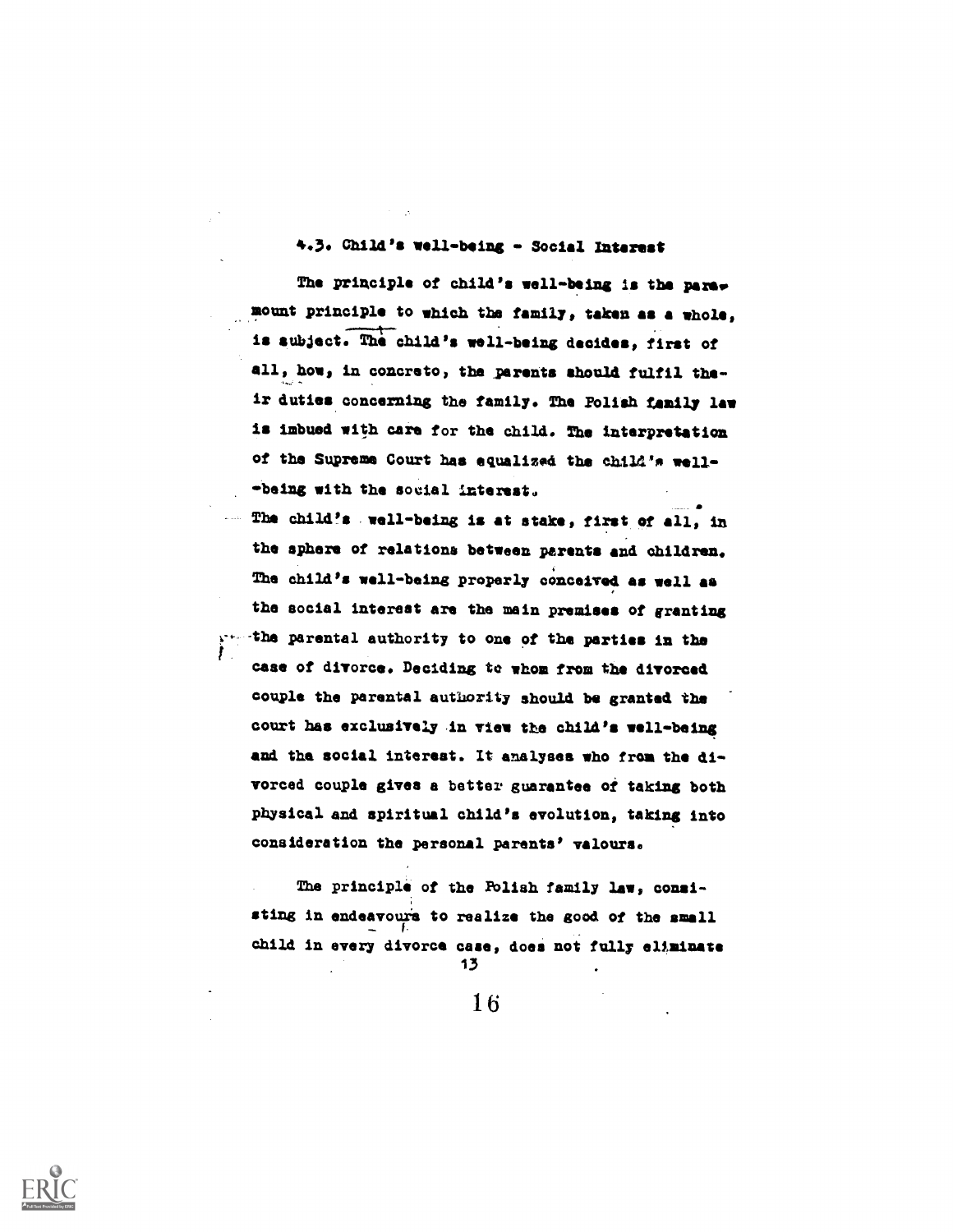the Interest of parents as one of the premises for taking the decision concerning the relations between the parents and children.

4.4e Equalization:of Rights of Married Couple

The family law in the Polish People's republic consequently embodies in life the principle of equal rights of the married couple in all its successive acts, beginning with the decrees of 1945 up to the family and custodian Code of 1964 and its novelization in 1975.

The dscisions of the Supreme Court stress equal rights and duties in the family, expressed both in relations between husband and wife and in relations between the patents and children.

Neither of the married couple is deprived of the right to work professionally outside home because of duties concerning the home and the children.

i

Observing the , rinciple of equal rights of the married couple, the Supreme Court states that they shou2d aot be conceived formally without taking into consideration the specific relation of mother and child, especially the young chiid. For this reason it is ac-

 $- 14 -$ 



 $\mathbf{1}^{\prime}$ 

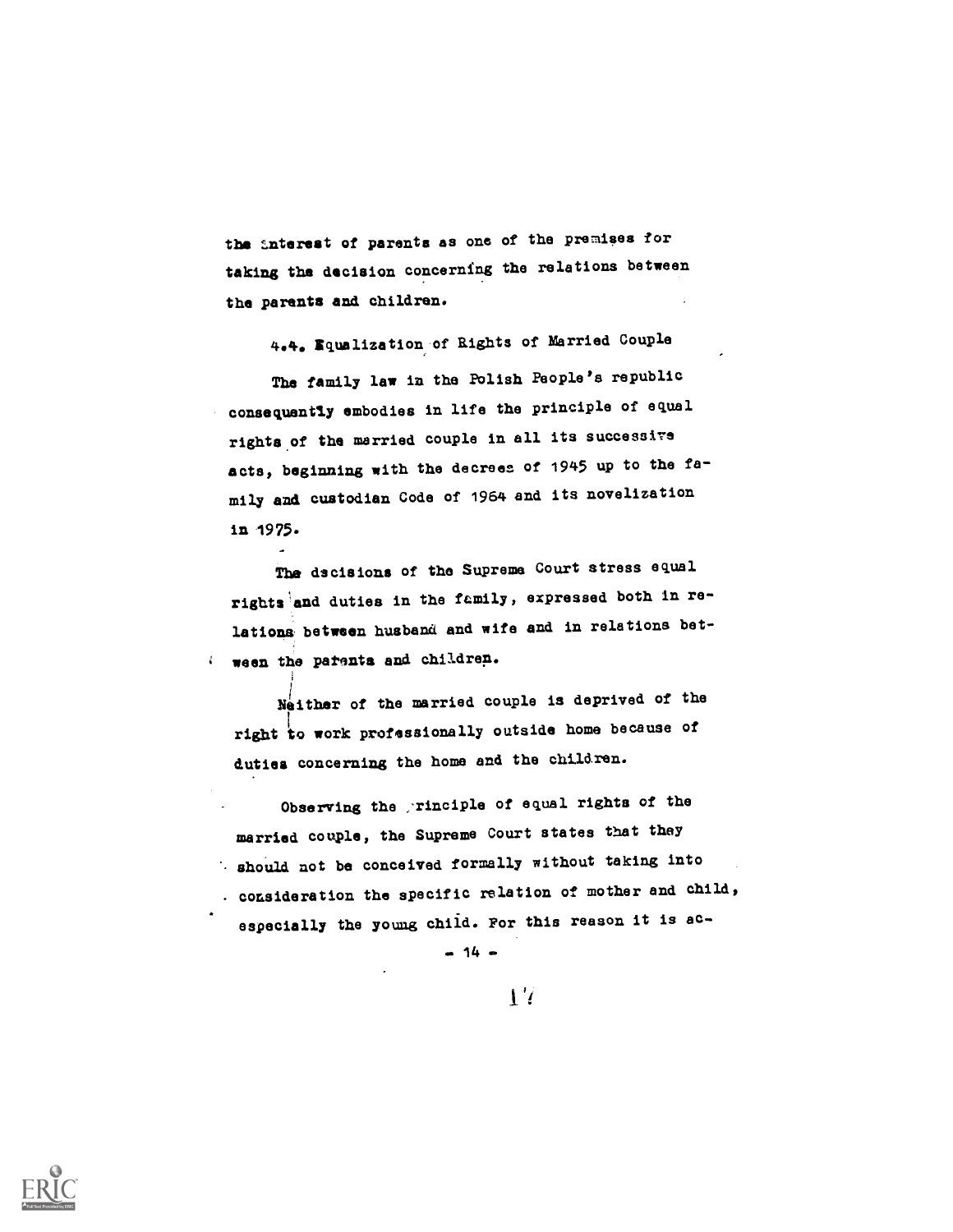cepted that - though in case of divorce rach of the married couple is equal in the right of claiming the parental authority over Children - however, it is advisable that in the period of infancy and early childhood the Child remains under mother's care because of her mental construction, greater emotionality and its externalization as well as because of the care to properly meet the child's everyday needs typical of the mother.

., °.

## 4.5. Property Community as a Factor Consolidating the Family

Introducing the system of matrimonial community to the Polish family law, its authors had, first of all, in mind the ideological reasont. The system of community in his intention is to serve the strengthening and consolidation of family owing to creation of economic in addition to both physical and spiritual bonds between the married couple.

The property community serves best the principle of equal rights of husband and wife and it liquidates man's economic and legal supremacy. Under the normal conditions, the system of community serves better satisfaction of family needs and provides the basic for its material existence.

 $15 -$ 



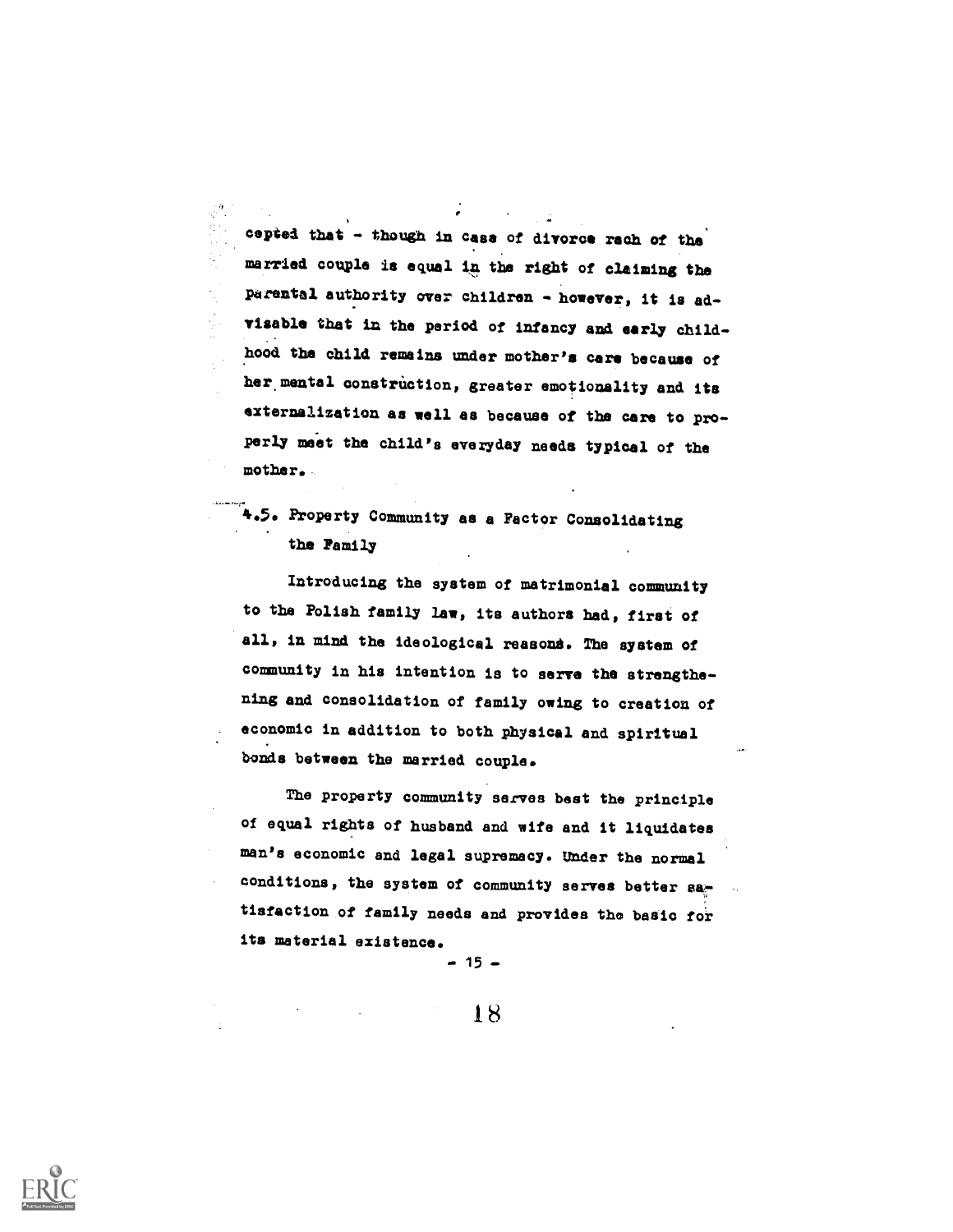.4.6. Protection of Interests of Illegitimate Children

.The POlish family law does not recognise the discrimination of children born outside marriage thus granting them full rights as regards both parents. The principle that the rights of the child born outside marriage be restricted has been given the constitutional rank /art.79, bill 4 of the Constitution/.

The problem of illegitimate children occured as a broader social phenomenon only in the first years --of-the People's Poland, when the new provisions on equalization of Illegitimate children were not fully recognised and when such children were subject, in practise, to various forms of discrimination.

# 5. Rights and Duties of Parents

للمستعدد

The provisions of family and custodial law concerning the parental authority are formulated in a way assuring a possibly universal development of the family and the condit\_ons for a proper carrying out of its social function. The mere conception of parental authority as well as the essential direction of its executing, determined by the author of the law serve these goals. This direction is shown in art. 95 par. 3

16

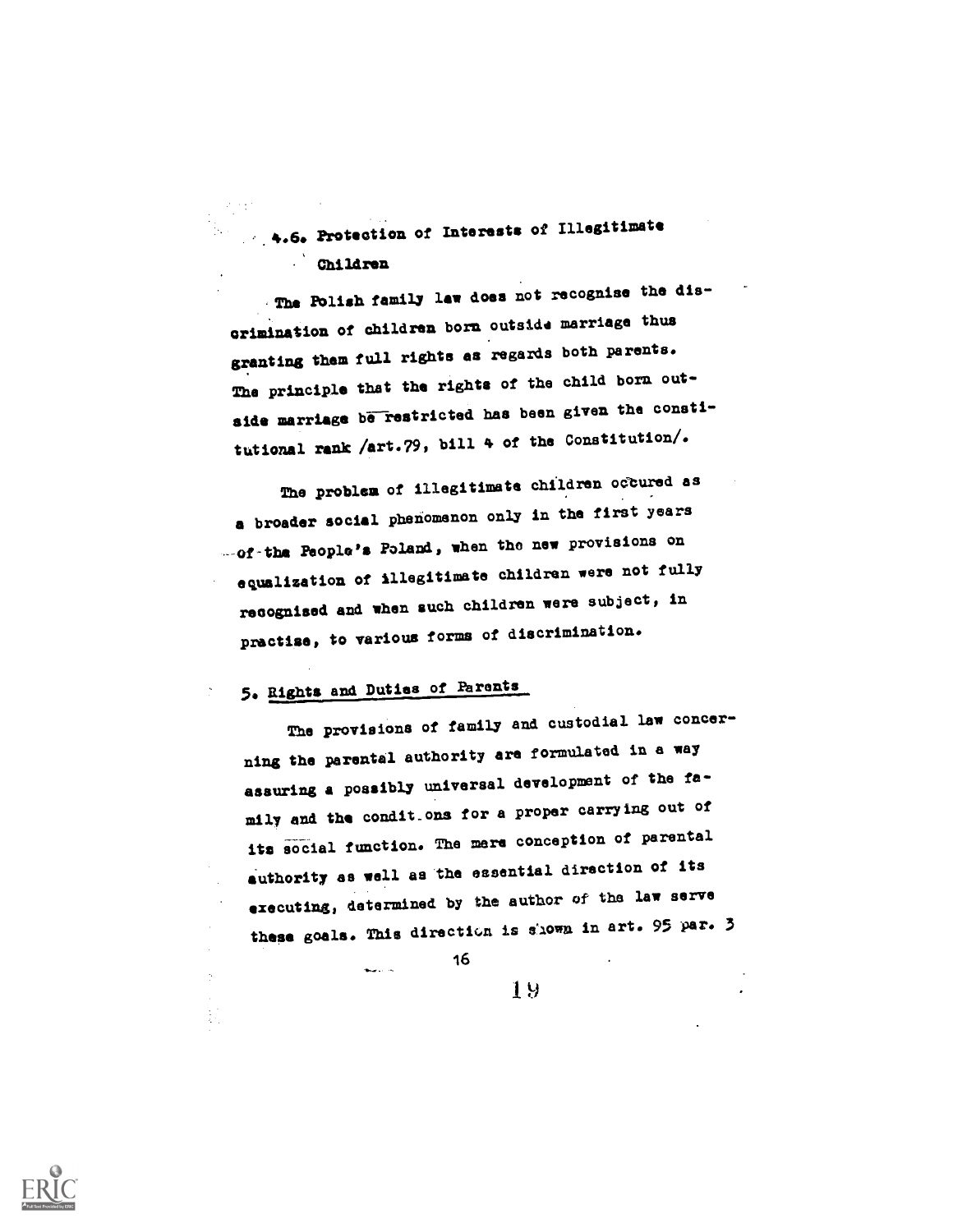of the above code, according to which the parental authority be, executed for the child's good and the social interest. In connection with such a principle, the parental authority formulated by the Folish legislation means, first of all, the ensemble of duties concerning the child. The rights of parents as concerns the child are, in a way, the secondary component \_of this authority. This finds its expression in the formulations of the provisions of code, in which the duties are enumerated in the first place being followed by parents'rights.

Parents' duties concerning their small children comprise two essential groups: بمسدف a/ duties connected with the multi-sided care of children /parental authority/;

b/ duties consisting in assuring the child the necessary means for maintainance and up-bringing /alimony duty/.

The duties singled out in the second group - in conformity with the principle of equalization of all children - concern both the legitimate and the illegitimate ohild.

The parenta aan fulfil their duties in a proper 17

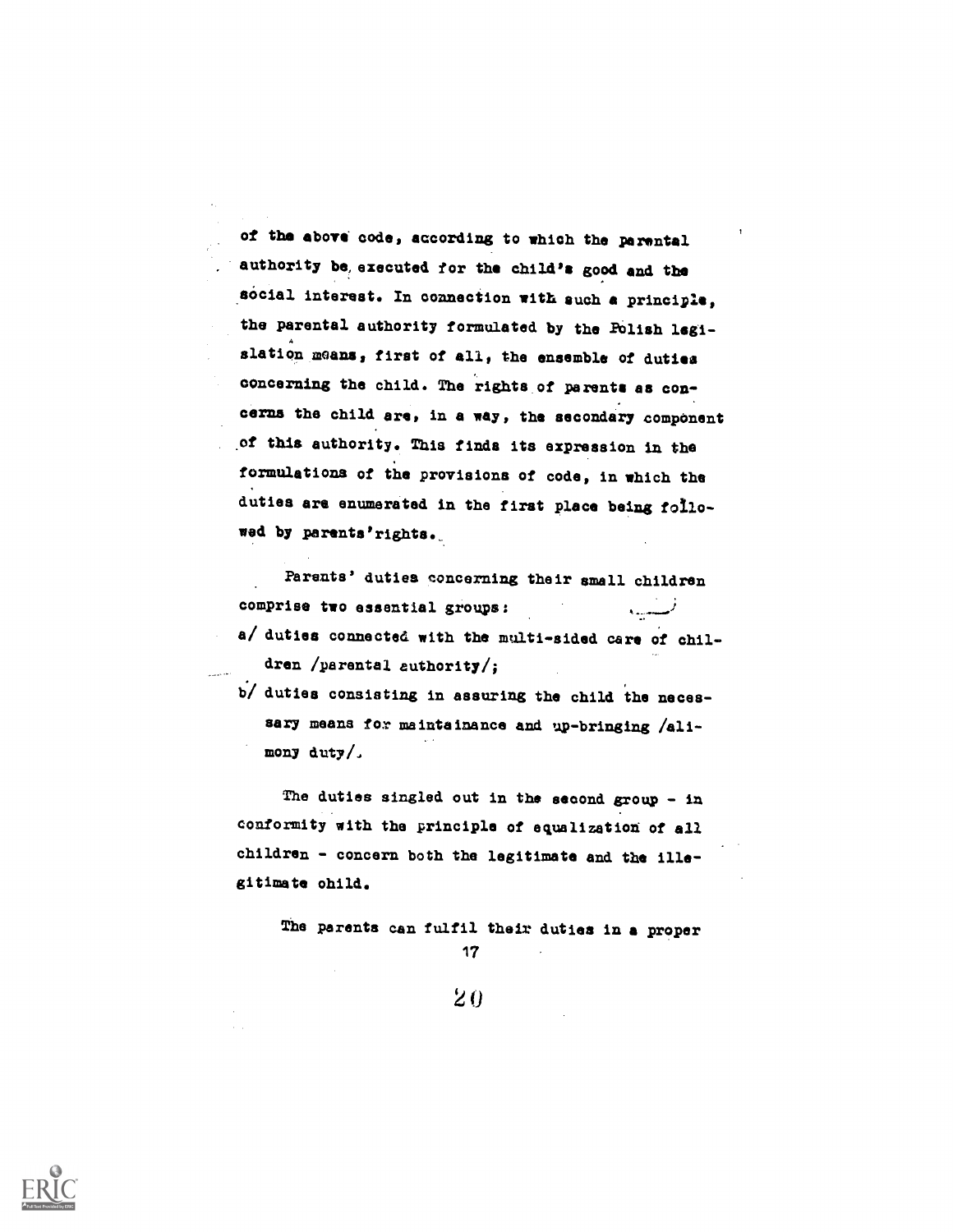way first of all because of the fact that the family being under their direction enjoys a proper dose of independence and parents - a set of rights properly shaped. This "independence" of family as well as the proper shape of parental authority are, first of all, expressed by a\_full scope of parents' rights, because the parental authority comprises the whole set of problems concerning the child, i.e. his up-bringing, ogre, management of his property and his legal representation. Parents give the essential direction to child's up-bringing. The parents decide upon the place of child's staying, or claim to any other person including the nearest relations to give the child back.

The principle of family independence is not contradictory to the assumption - resulting of the code provisious - tbat.parents' right to child's up-bringing does not exclude the rights of other factors in this respect such as school or youth organisations. C. the contrary, the influence exerted by these factors is a natural completion of parental up-bringing.. However, stress should be put here upon the fact that parents' role in child's up-bringing is prioritary and decisive.. 18

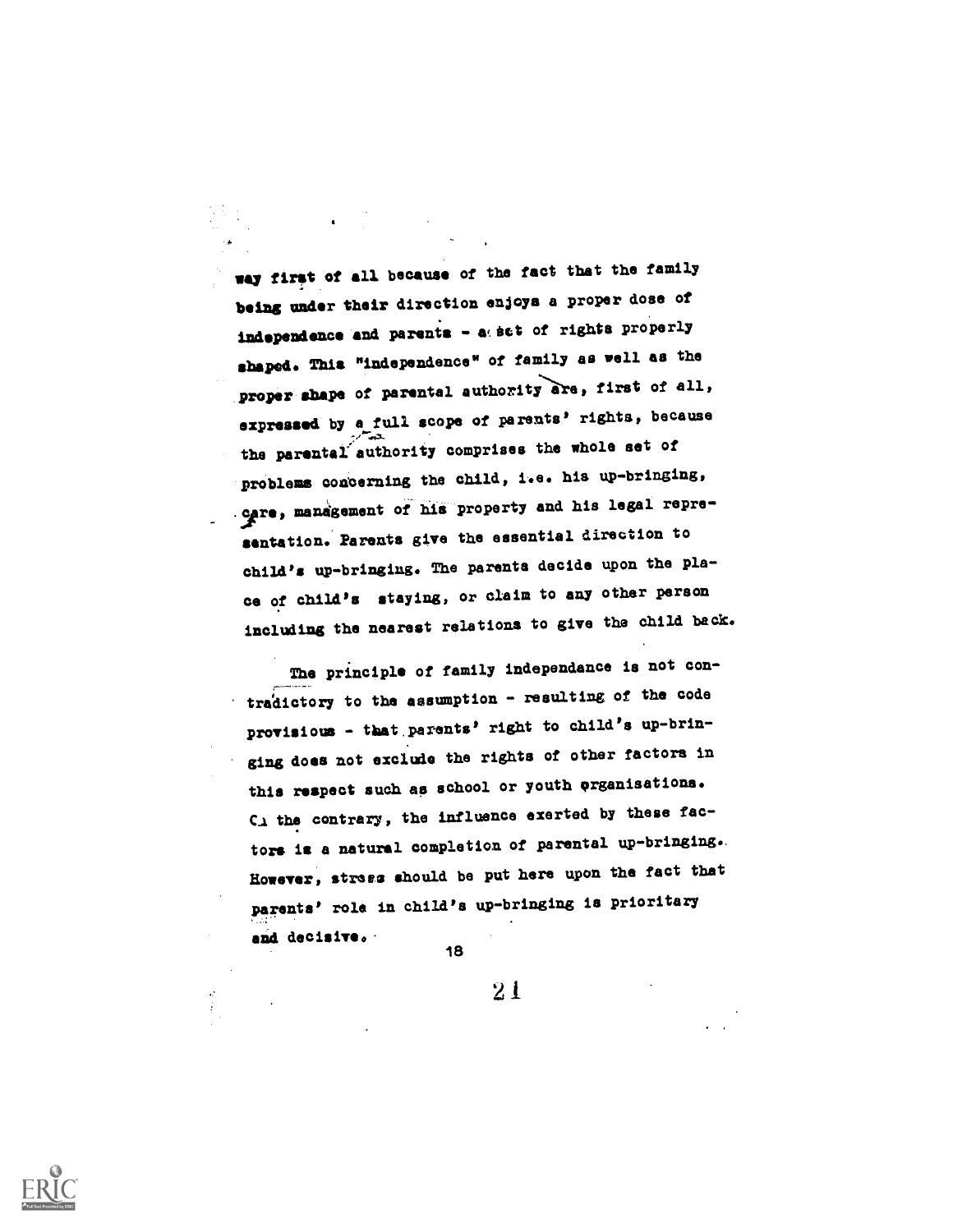Subordination of children to parents expressed by the duty of child's obedience to parents is parallel to parents' rights. The principle, according to which the parental authority is granted to both parents /art. No 93, § 1, family-custodial code/ is an additional guarantee of a proper exercising of parental-authority. The parents' opinion is equal and eventual divergences are decided by court of wards /art. No  $24$ ,  $t. c. c.$ 

Despite a considerable dose of independence, the parents are not omnipotent in exercising the parental authority. They are subject to certain limitationa because of child's good. One of such limitations con sists in the supervision of court of wards, which has the possibility of intervention, in the form recognised as proper, in the case of improper execution of parental authority. .

The natural parallele of the supervisory function of the court of wards is its duty to give all the help to parents, if needed for a proper execution of parental authority. Other State organs have, as well, obligation of being of such help. /art. No 100 of the f.c.c./

19

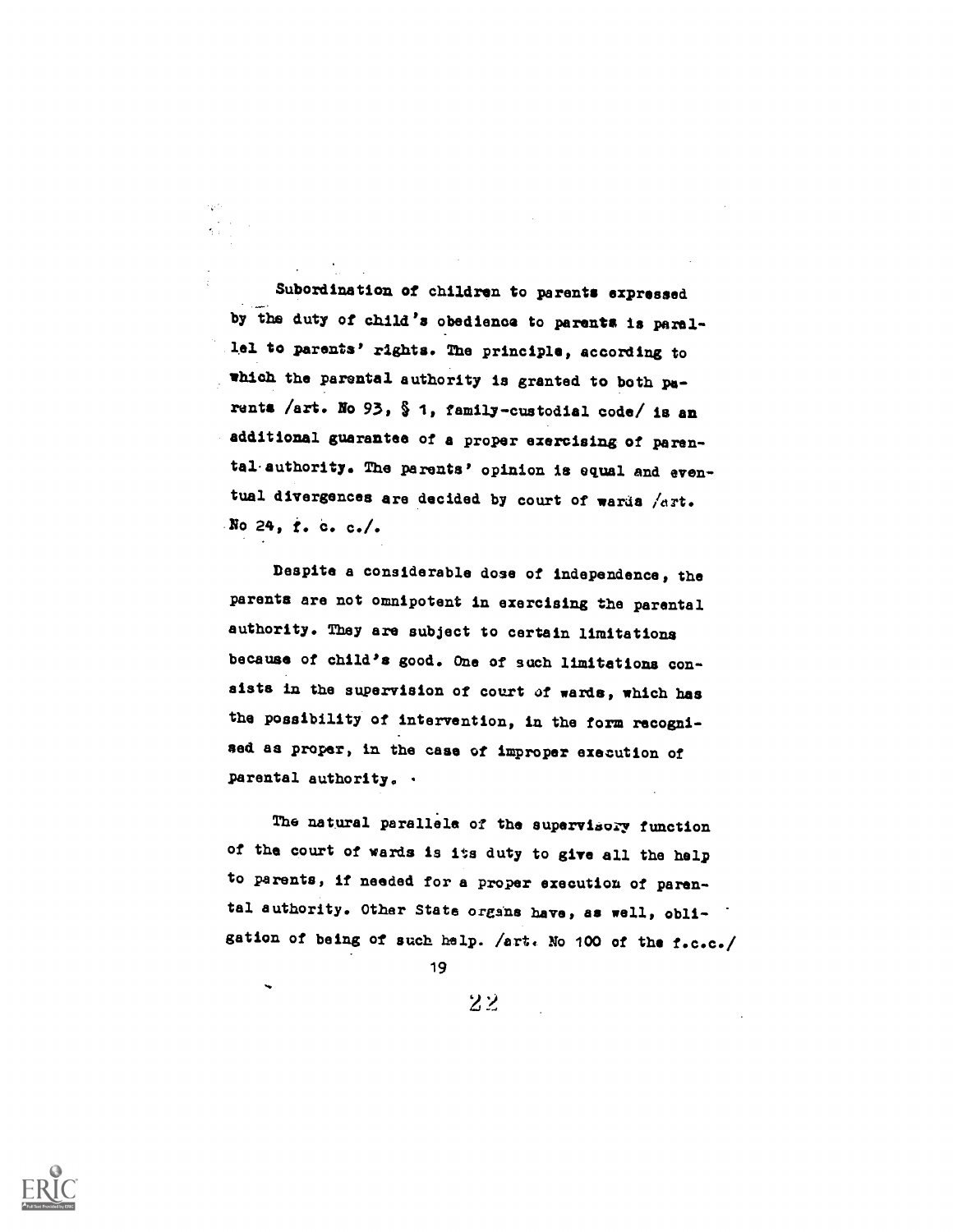. The provisions concerning the parental authority.are necessarily completed by the norms of code envisaging intervention of the court of wardi in the case of phenomena harmful to child and connected either with the fact that the parents exercise their parental authority in a bad way or that they are unable to fulfil it normally because of the place of their inhabitance or bad health.

The mutual alimony duty of parents and children is one of the elements that conrolidate the family and serve its protection.

Parents' alimony duty concerning their small children comprises the duty of providing them with both maintainance and educational means. /art. No 128, of f.c.c./

The execution of alimony duty in relation to the child which is still unable to earn his own living independently, can, as well, consist either completely or partially in personal endeavours to maintain or educate the child /art. No 135 § 2, f.c.c./.

In conformity with the pratically-consolidated opinion, the children not yet able to earn their living independently have the right to the standard of

20

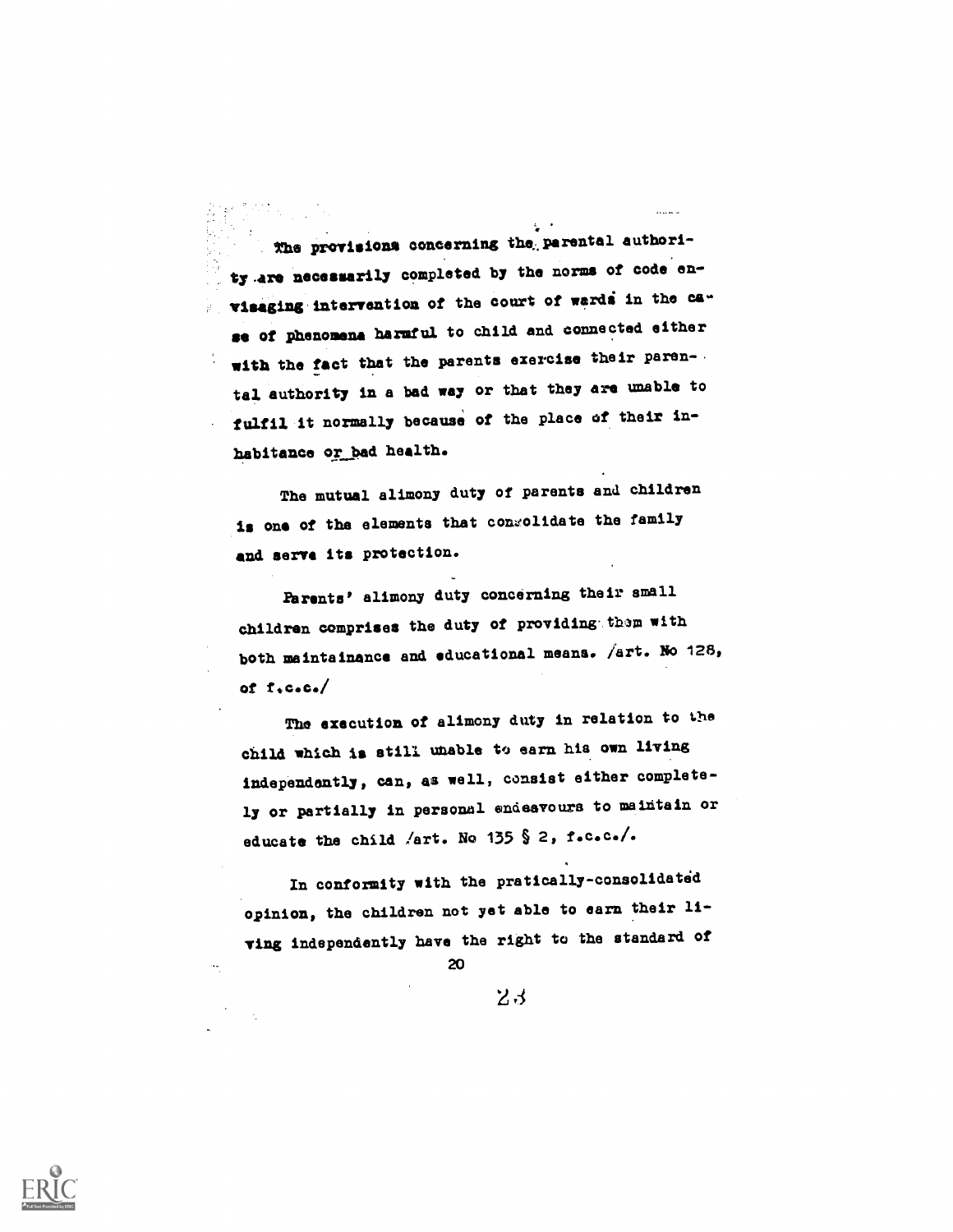living equal to that of their parents.

The above-mentioned principle has the consequence that parents can in no case shirk the alimony duty concerning the child who is not yet independent only on the basis of statement that fulfilment of this duty, would be too heavy a burden for them. The parents have the absolute duty of child's maintainance, limited only by their earning and property possibilities. Thus, the parents have the obligation to share even the smallest earnings with their children.

This principle, together with the institution of matrimonial legal community is of great importance ac concerns assuring the lasting material base to. the family.

Obligation of both parents to cooperate in management of the common property set up, among the others, in art. No 36 of f.c.c. serves this goal. This obliga tion can be implemented either independently by each of the married couple without the stare of the second one exclusively as concerns the action connected with the mere management.

Proper satisfying of family needs requires from

21

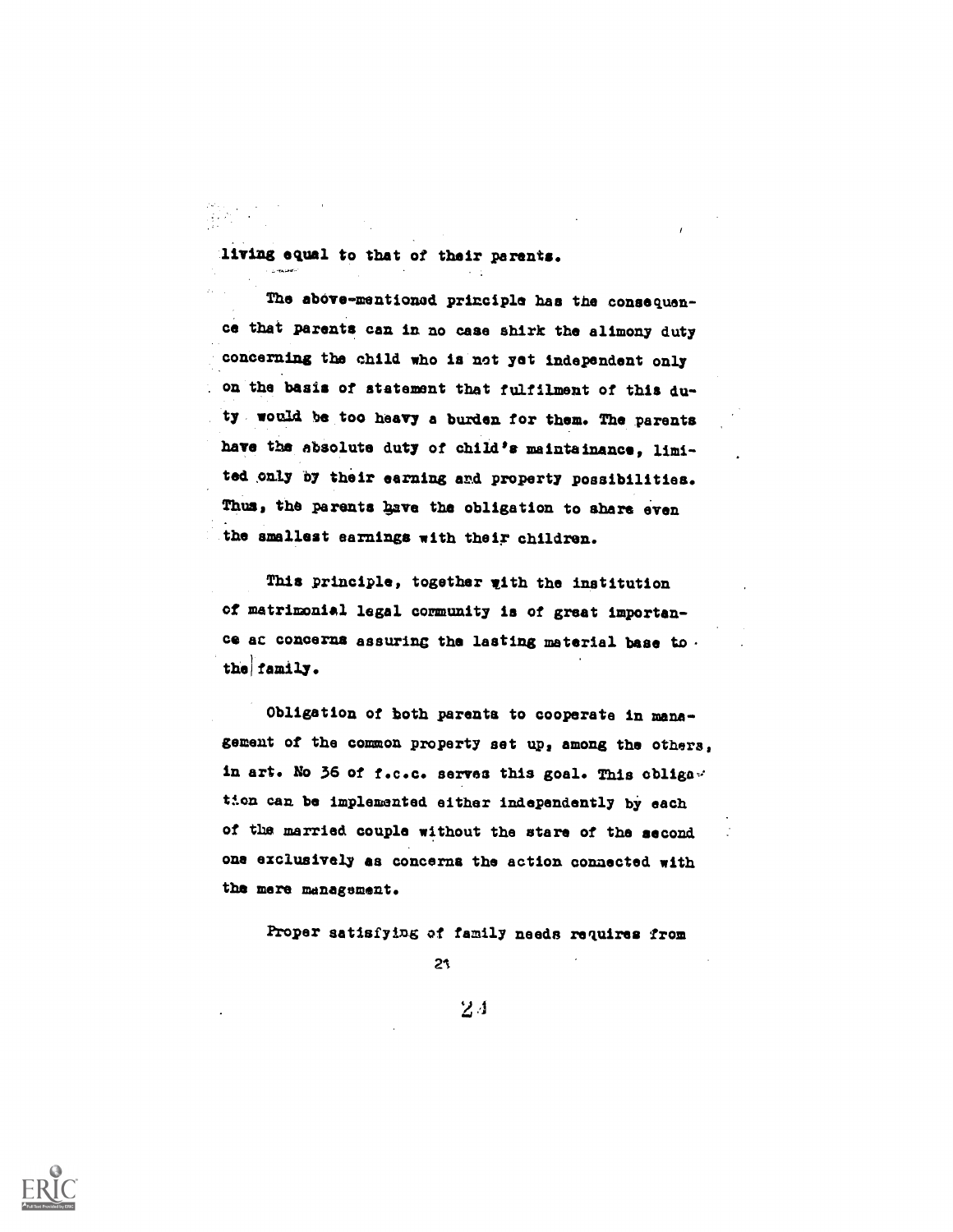husband and wife both creation and multiplication of the common property according to their forces and possibilities of earning.-

#### 6. Substitutional Family

For child's good, the Polith family law has introduced the institution of substitutional family to its legal provisions. The necessity of assuring the proper care and up-bringing to the children deprived of natu-. ral family milieu or endangered 'n this milieu resulted in the development of substitunional families.

Fulfilment of the function of substitutional fami- .<br>ly can be exerced by persons related to the child as well as by strange ones in relation to the child taken under ears. The substitutional family is obliged to give the child the universal cars and up-bringing and to create conditions favourable for his full development. The State material assistance is given to children placed in substitutional families.

 $\mathfrak{f}^{\bullet-}$ The up-bringing in substitutional families, similar to that in a family normally functioning, is a form of chill'a complete care when he is deprived of his own tamilr home.

22

 $2\,\mathrm{s}$ 

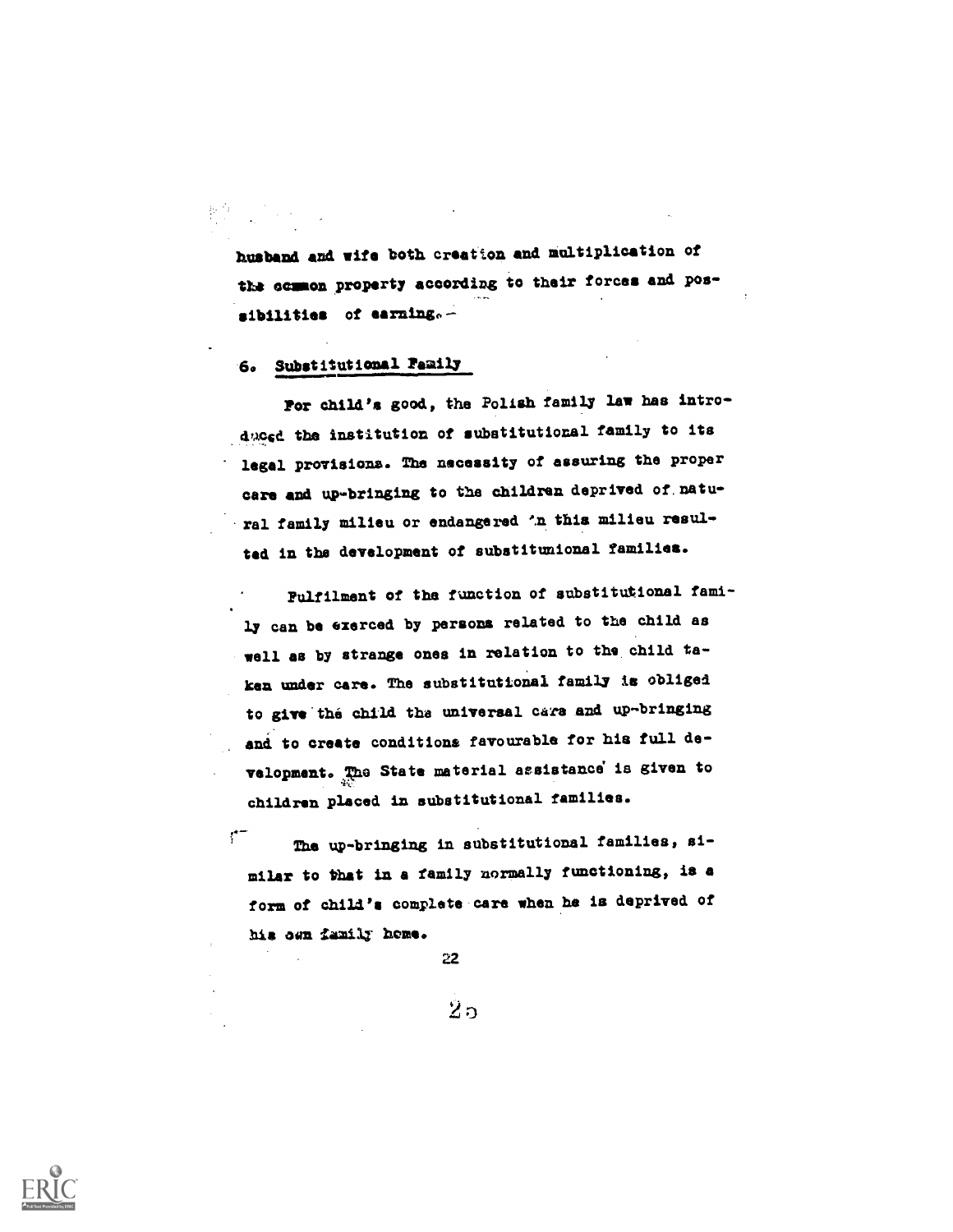### 7. The lind

The modern family, despite the transformations connected with social changes as well as the scientifie and technological revolution, still remains the irreplaceable and basic unit of the social life.

The regulations of the Polish family and custodial code; correspond to the model of modern family in a socialist society. A proper shaping of relations between parents and children, the decisions concerning family problems in view of tha criterion of child's good are, among the others, the premises for the family durability.

A succesful implementation of the programme of the socio-economic country's development creates the conditions favourable for the development and functioning of the family in Poland. The proper utilizing these conditions depends ou the consciousness and good-will of all the citizens, on their sense o: responsibility not only for their respective fate but for that of the members of their families, as well.

Ths State's task consists in the trend to reveal any symptoms of improper functioning of the family,

23

 $2n$